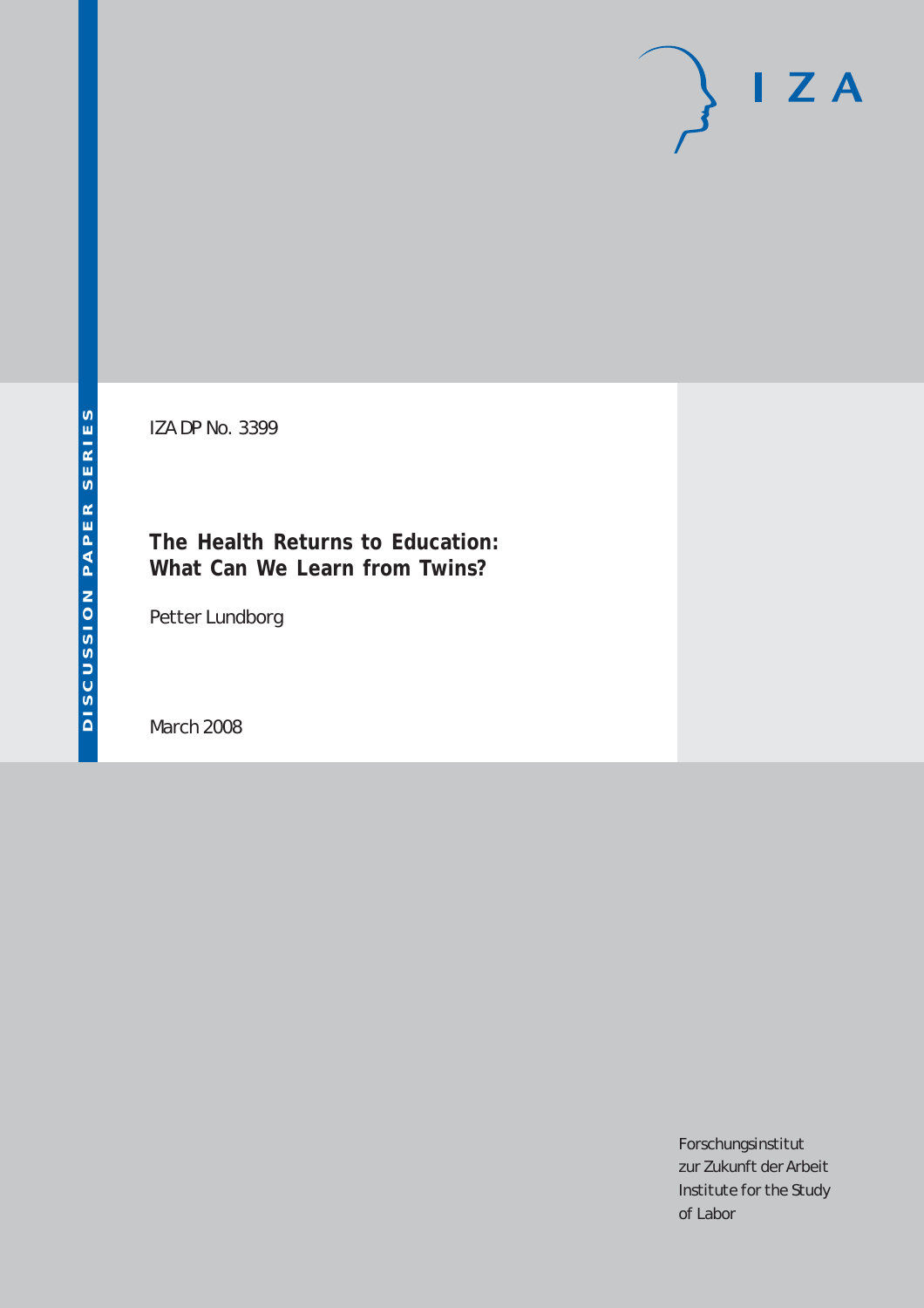# **The Health Returns to Education: What Can We Learn from Twins?**

**Petter Lundborg** 

*Free University Amsterdam, Tinbergen Institute, HEP, LUCHE and IZA* 

> Discussion Paper No. 3399 March 2008

> > IZA

P.O. Box 7240 53072 Bonn Germany

Phone: +49-228-3894-0 Fax: +49-228-3894-180 E-mail: [iza@iza.org](mailto:iza@iza.org)

Any opinions expressed here are those of the author(s) and not those of IZA. Research published in this series may include views on policy, but the institute itself takes no institutional policy positions.

The Institute for the Study of Labor (IZA) in Bonn is a local and virtual international research center and a place of communication between science, politics and business. IZA is an independent nonprofit organization supported by Deutsche Post World Net. The center is associated with the University of Bonn and offers a stimulating research environment through its international network, workshops and conferences, data service, project support, research visits and doctoral program. IZA engages in (i) original and internationally competitive research in all fields of labor economics, (ii) development of policy concepts, and (iii) dissemination of research results and concepts to the interested public.

IZA Discussion Papers often represent preliminary work and are circulated to encourage discussion. Citation of such a paper should account for its provisional character. A revised version may be available directly from the author.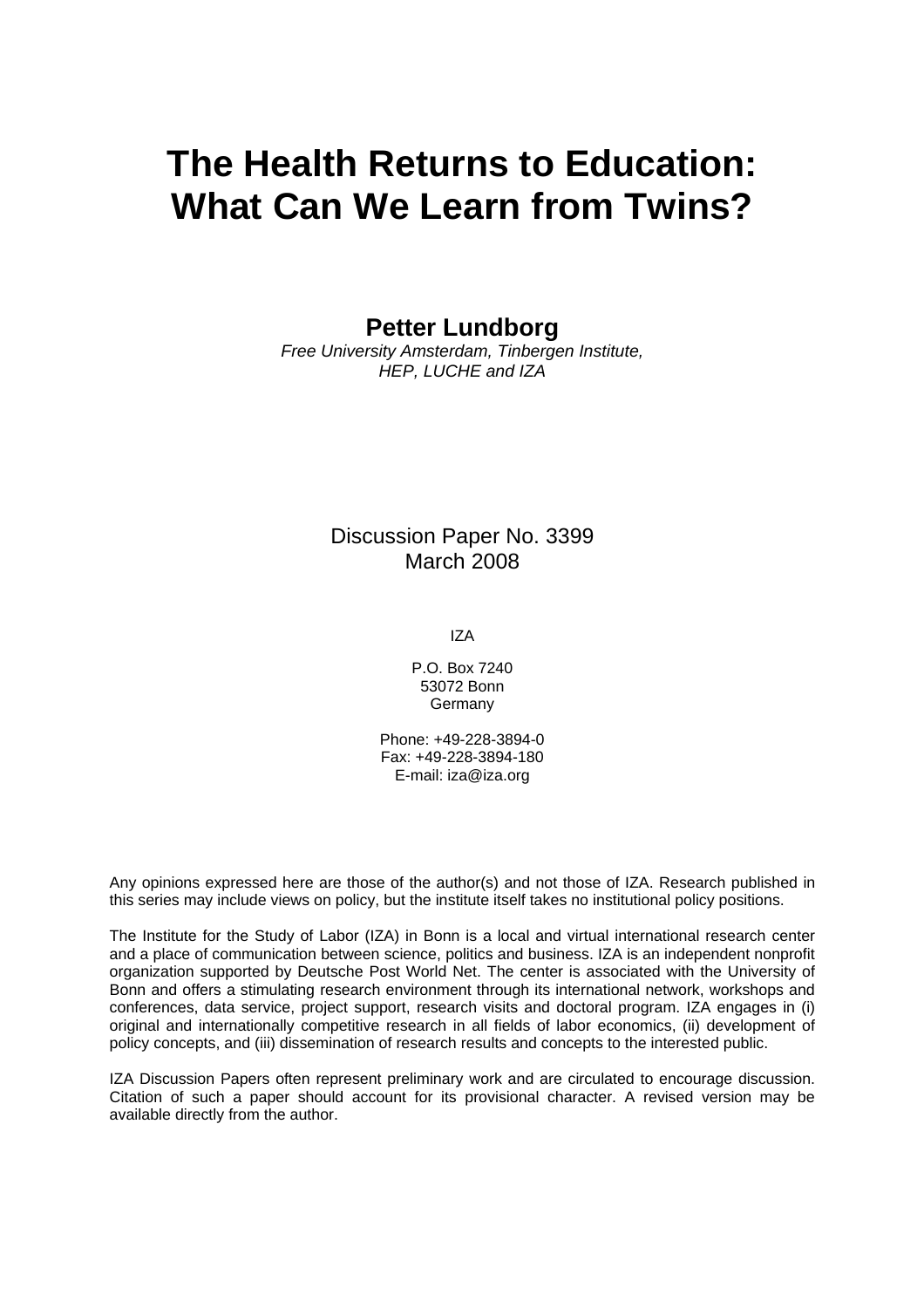IZA Discussion Paper No. 3399 March 2008

# **ABSTRACT**

## **The Health Returns to Education: What Can We Learn from Twins?**

This paper estimates the health returns to education, using data on identical twins. I adopt a twin-differences strategy in order to obtain estimates that are not biased by unobserved family background and genetic traits that may affect both education and health. I further investigate to what extent within-twin-pair differences in schooling correlates with within-twinpair differences in early life health and parent-child relations. The results suggest a causal effect of education on health. Higher educational levels are found to be positively related to self-reported health but negatively related to the number of chronic conditions. Lifestyle factors, such as smoking and overweight, are found to contribute little to the education/health gradient. I am also able to rule out occupational hazards and health insurance coverage as explanations for the gradient. In addition, I find no evidence of heterogenous effects of education by parental education. Finally, the results suggest that factors that may vary within twin pairs, such as birth weight, early life health, parental treatment and relation with parents, do not predict within-twin pair differences in schooling, lending additional credibility to my estimates and to the general validity of using a twin-differences design to study the returns to education.

JEL Classification: I12, I11, J14, J12, C41

Keywords: health production, education, schooling, twins, siblings, returns to education, ability bias

Corresponding author:

Petter Lundborg Department of Economics Free University Amsterdam De Boelelaan 1105 1081 HV Amsterdam The Netherlands E-mail: [plundborg@feweb.vu.nl](mailto:plundborg@feweb.vu.nl)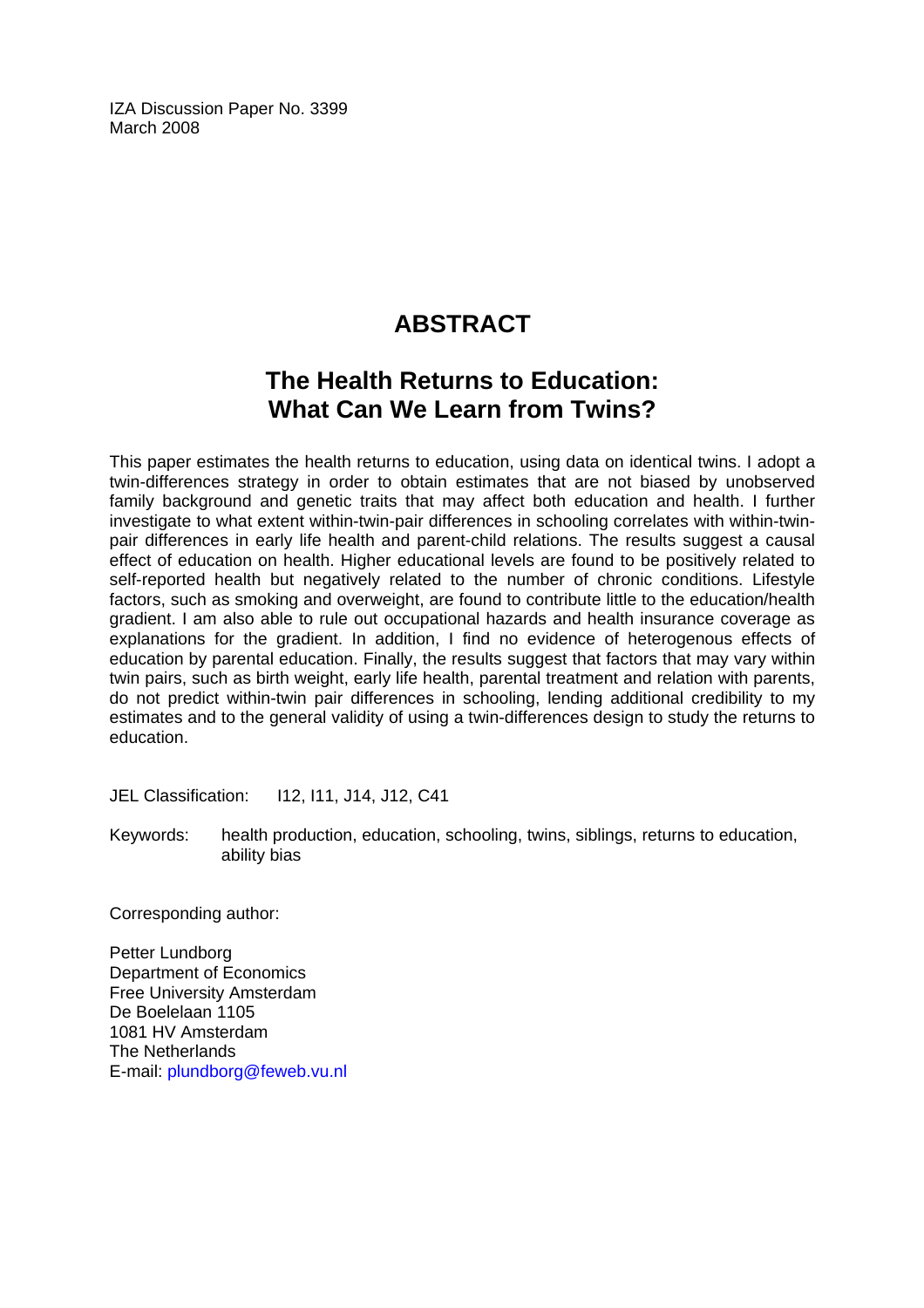#### 1 Introduction

There is a long tradition in economics to estimate the private returns to schooling, as reflected through the effect of additional schooling on earnings. If schooling affects social well-being beyond its effect on earnings, however, these estimates will only partially capture the total returns to schooling. Evidence is now mounting that schooling is associated with several non-market outcomes, such as health, child's schooling and cognitive development, marital choices, fertility control, and crime (see Wolfe and Haveman 2002 and Grossman 2006 for recent overviews). Accounting for such outcomes may lead to different conclusions regarding the individual and social values of schooling.

Among these various non-market returns to schooling, there has recently been a growing interest in the health returns. Schooling is strongly associated with a range of different health measures and the relationship has been observed in many countries and time periods (Cutler and Lleras-Muney 2008). Since health care expenditures contribute only little to health in developed countries, the question arises whether education policies could be used to improve population health. The answer to this question hinges ultimately on whether schooling has a causal effect on health. Evidence on the issue is still scarce, however.

In this paper, my aim is to estimate the causal effect of education on health. In addition, I aim to explore some of the mechanisms through which the effect arises. I will base my estimates on a nationally representative sample of identical twins from the MIDUS survey in the US. Identical twins share common genes and, to a large extent, a common family background. By relating withintwin-pair differences in education to within-twin-pair differences in health, I am therefore able to difference out the influence of unobserved genetic traits and common family background that may otherwise bias the schooling coefficient. To the best of my knowledge, this is the first study using a twin-differencing approach to study the health returns to education.

In order to address the endogeneity of education, a number of recent studies have relied on various natural experiments, such as schooling reforms (see Grossman 2006 for an extensive overview). While these studies have certainly enhanced our understanding about the health returns to schooling, they rely on natural experiments that affect individuals whose return to schooling is likely to be different from the average returns in the population (Cutler and Lleras-Muney 2008). Changes in mandatory schooling laws, for instance, were typically intended to increase the schooling of those at the lower end of the education distribution, while having little or no effect on those planning to go to further studies anyway. Since the resulting estimates therefore reflect Local Average Treatment Effects (LATE), these studies tell us little about the effect on health of raising the schooling level for the entire population  $(ATE)$ .<sup>1</sup> In addition, several of these recent studies, reviewed in greater detail in Section 2, face a problem of weak instruments, yielding imprecise and inconsistent estimates.

 $1$ Moreover, since the studies rely on different natural experiments, straightforward comparisons of the results are difficult, as different sub-populations are affected by the experiments.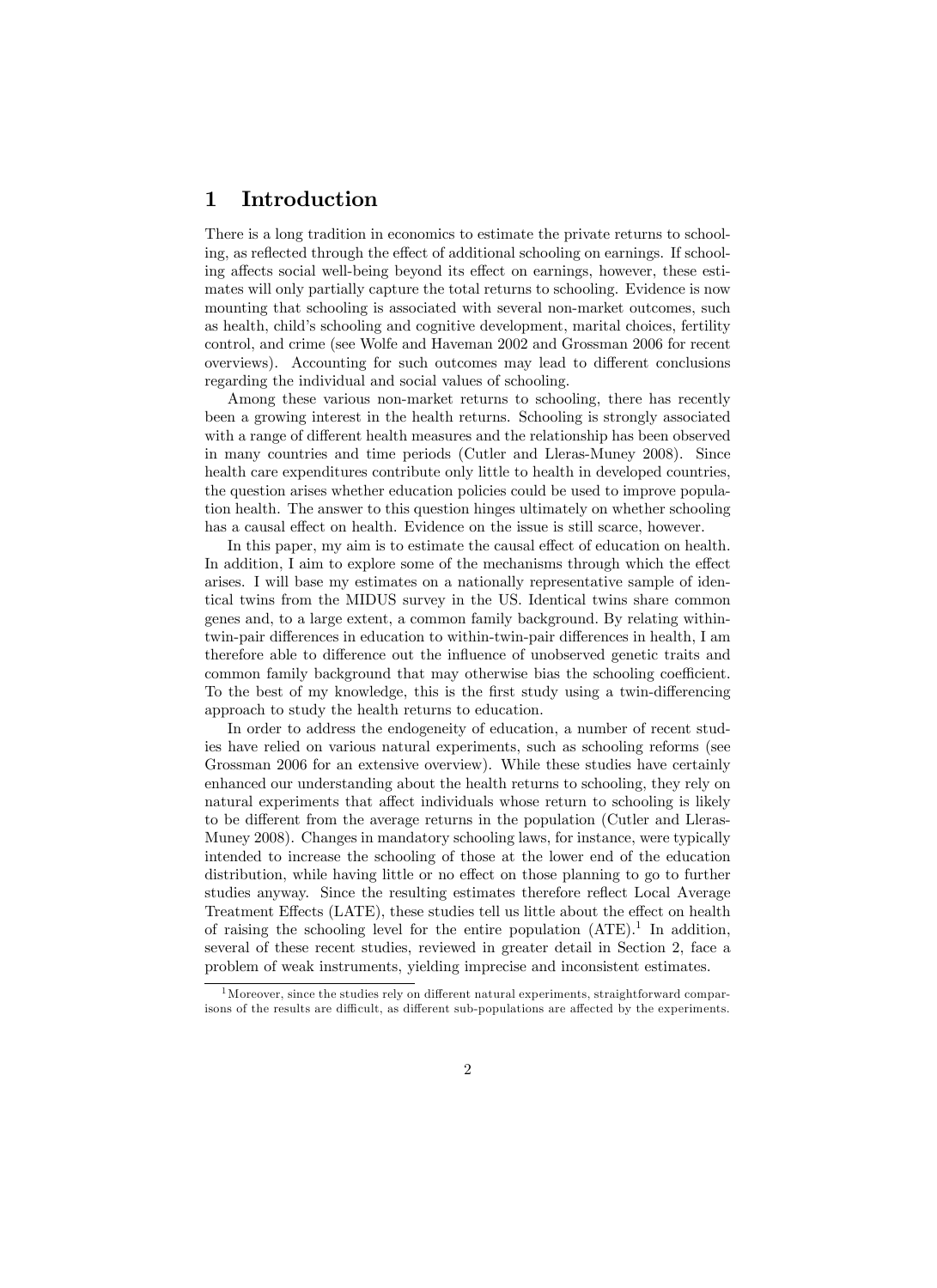Could a twin-differencing strategy be helpful in overcoming these shortcomings? Twin differences as a "natural experiment" relies on the existence of differences in schooling within identical twin pairs. If such differences only existed in particular types of twin pairs, a Local Average Treatment Effect would still be estimated. On the other hand, if the differences in schooling are equally distributed across twin pairs, the resulting estimate would come closer to reflect an Average Treatment Effect. Data from this paper and from Bonjour et al. (2004), for instance, seem to suggest the latter situation. Moreover, a twindifferences strategy does not rely on natural experiments that are often only weakly related to schooling levels. A twin-differences strategy therefore has the potential to provide new and important knowledge about the health returns to education in the population.

While a twin design have some distinct advantages, it also brings problems of its own. The main criticism of twin studies has been that while twin differencing will remove the influence of unobserved factors common to a twin pair, there may still remain within-twin-pair differences in unobserved factors that affect schooling. Bound and Solon (1999) showed that any ability differences within twin pairs that are not removed in a twin-fixed-effects model could potentially increase the endogeneity bias compared to  $OLS$  estimates.<sup>2</sup> As a major candidate for such within-twin-pair differences, Bound and Solon (1999) mention birthweight, since some evidence suggests that low birthweight may be correlated with ability and early life health. While even identical twins may differ in birth weight, there is to date mixed evidence as to whether such differences are also associated with within-twin-pair differences in schooling (see e.g. Behrman and Rosenzweig 2004; Miller 2005).

Besides birth weight and early life health, there may exist within-twin-pair differences in other unobserved factors as well, such as parental treatment and relation to parents (Ashenfelter and Rouse 1998). Ashenfelter and Rouse (1998) provided suggestive evidence that parents try to treat their twins as equally as possible, finding, for instance, that parents commonly give their twins similar names, names that rhyme, or names starting with the same letter. The evidence is still limited, however, and to the extent that differences in parental treatment are also related to differences in schooling, twin-fixed-effects estimates of the health returns to schooling may still be upward biased.

In this paper, I am able to address these issues using unique and detailed information on within-twin-pair differences in factors such as early life health, birthweight, classroom placement, peer choices, and parent-child relations. This allows me to investigate the importance of several of the commonly cited factors that might give rise to endogenous schooling differences within twin pairs. Following the approach of Ashenfelter and Rouse (1998) and Bonjour et al. (2004), I will Örst estimate the correlation between average twin-pair education and average twin-pair early life characteristics that may be correlated with "ability", such as birthweight, early life mental and physical health, and parent-child

 $2$ To see this, first note that the ability bias is determined by the ratio of exogenous variation to total variation. If differencing reduces the fraction of exogenous variation, ability bias may increase.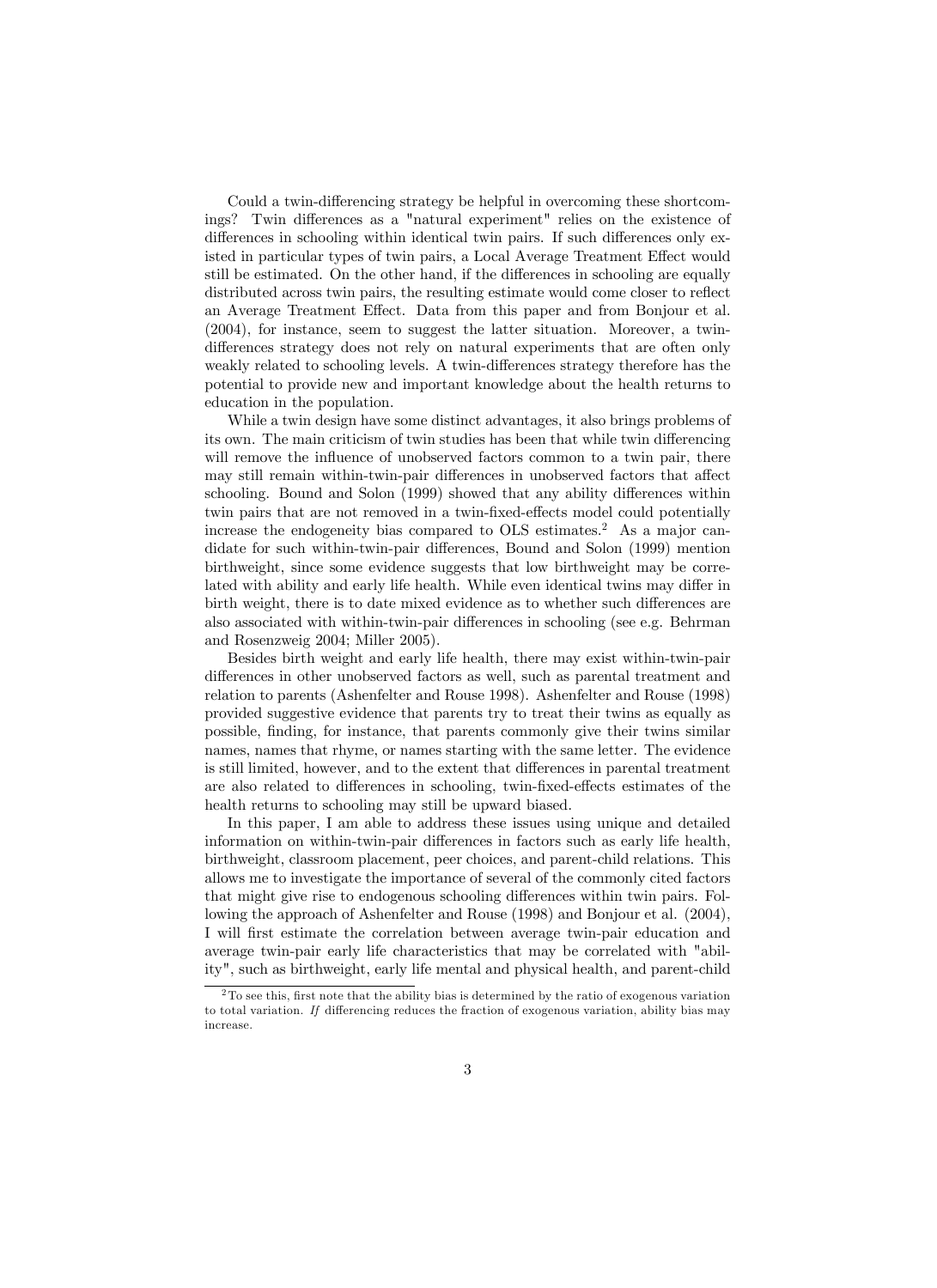relations. This will give me an indication of the expected "ability" bias in the regressions. I will then compare these estimates to those obtained from regressions on within-twin-pair differences in education on within-twin-pair differences in the same early life characteristics. The latter will indicate the ability bias in the within-twin-pair regressions. A comparison reveals the extent to which the "ability" bias is removed in the within-twin-pair regressions.

Previous studies, such as Ashenfelter and Kreuger (1994) and Ashenfelter and Rouse (1998), did not have access to such detailed information on early life conditions of the twins. With this data, I am therefore able to check the credibility of my estimates and also provide more general insights into the credibility of using a twin-differences strategy.

Finally, twin-differencing raise the issue of measurement errors in reported schooling. If individuals misreport educational attainment, such errors are exacerbated by differencing, and even more so when differencing between identical twins, causing the estimate of schooling to be downward biased (Griliches 1979). The typical solution, proposed by Ashenfelter and Kreuger (1994), has been to instrument for schooling, using a co-twins report on one's own schooling. This issue is important in the literature on the wage returns to schooling, where assessing the exact magnitude of the returns is central. In the health returns literature, it still remains to settle whether or not there exists a causal effect  $at$  $all.$  While I am able to address the issue of within-twin pair differences in factors potentially associated with within-twin pair differences in schooling, the data does not allow me to adress the measurement error problem by instrumenting. For my purposes, however, is it more important to address the potential upward bias in the results than any downward bias caused by measurement errors. I will, however, make use of previous estimates in order to get an idea of the likely downward bias in the estimates.

My results suggest a causal effect of education on health. Higher educational levels are found to be positively related to self-reported health but negatively related to the number of chronic conditions. In contrast, I find no evidence that important lifestyle factors, such as smoking and obesity, contribute to the education/health gradient. I am also able to rule out occupational hazards and health insurance coverage as explanations for the gradient. Finally, my results suggest that factors that may vary within twin pairs, such as birth weight, early life health, and parent-child relations, do not predict within-twin pair differences in schooling, lending additional credibility to my estimates and to the twin-differencing design in general.

I start the paper by giving some background to the education/health literature and discuss some recent Öndings. I then discuss the data and compare it to data from CPS in order to assess its generalisability. Next, I discuss the empirical model. I then report the results, where the results from the pooled twin sample are contrasted with those obtained when applying a twin-differences strategy. Finally, the results are discussed and some conclusions are drawn.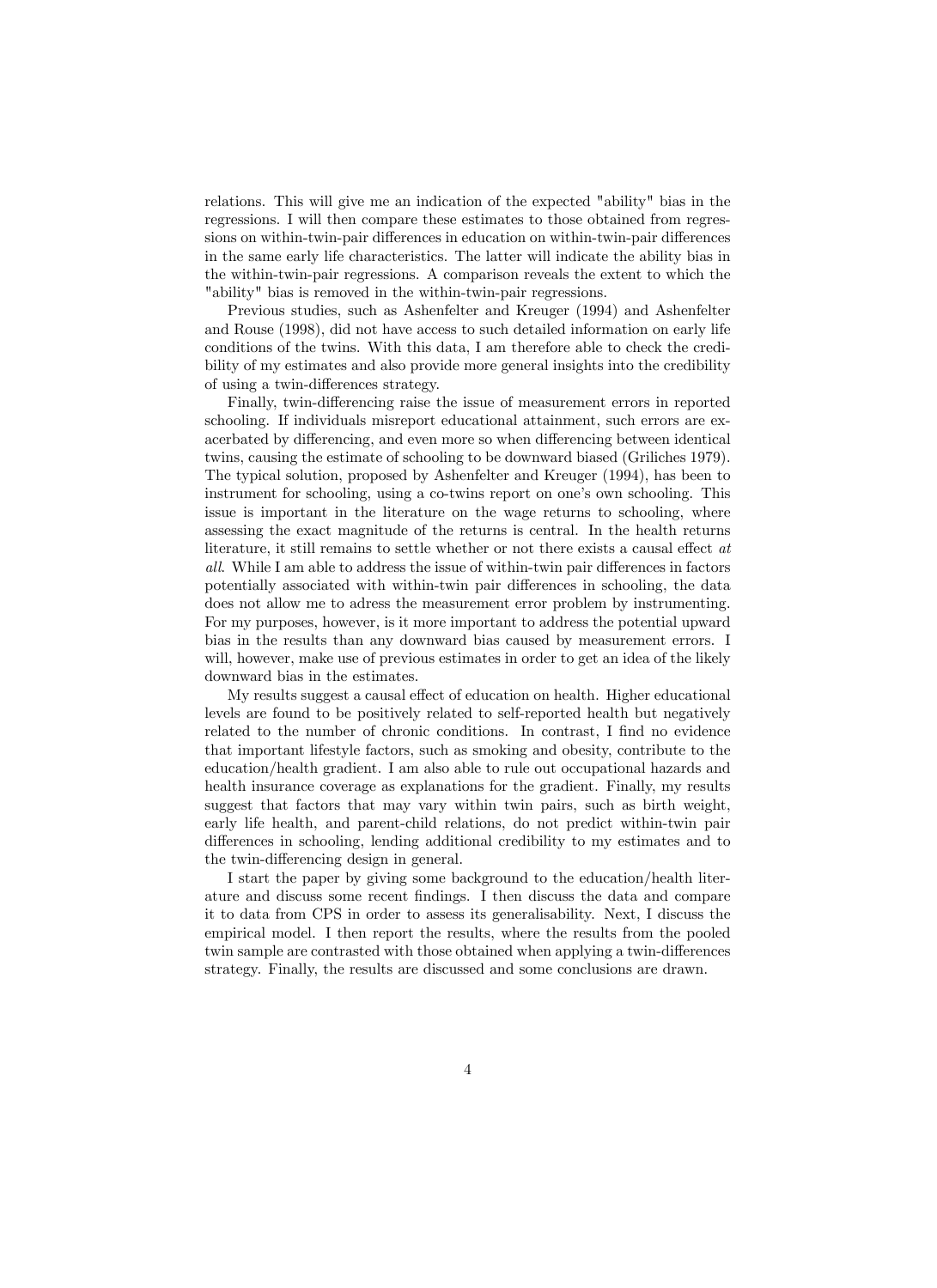#### 2 Background

There are basically three ways in which the link between education and health has been explained. First, education may make people more efficient in producing their own health, suggesting a causal effect running from education to health. This is how education enters the demand-for-health model (Grossman 1972). Here, educated people obtain a larger health output from a given amount of health inputs. Schooling may also increase allocative efficiency in the production of health (Rosenzweig and Schultz 1982; Kenkel 1991). In this case, educated people are able to pick a better mix of inputs in the production of their own health.

Second, education and health may be related through unobservables, such as family background and genetic traits. Fuchs (1982) proposed time preferences as such an unobserved variable, where less future-oriented people will invest less in both education and health than more future-oriented people, since the benefits of such investments are of long-run character. Labelling all such kind of unobserved factors "ability", its omission in a regression will bias the coefficient of schooling.

Third, health may affect educational attainment. Poor health early in life may intervene with learning and schooling choices and may also be associated with health later in life. Some evidence suggests, for instance, that low birthweight, being an early health marker, is associated with less schooling being obtained (Behrman and Rosenzweig 2004; Black et al. 2007).

The discussion above suggests that schooling may be endogenous, leading to inconsistent coefficient estimates of schooling. To deal with this, early studies used various instruments, such as parental education as instrument for own education (Berger and Leigh, 1989; Sander, 1995; Leigh and Dhir, 1997). The earliest study, Berger and Leigh (1989) used IQ, per capita income and per capita expenditures on education in the state of birth, and parents' schooling as instruments. For several reasons, the exogeneity of these instruments may be questioned. IQ may be correlated directly with health and parents' schooling may be correlated with child health, which in turn affects later life health. Moreover, state income and education expenditures may be correlated with health expenditures and other state characteristics that affect health.

The exclusion restrictions are easier to defend in a number of recent studies, utilising various "natural experiments" to estimate the effect of schooling of health. Grossman (2006) identifies six such studies (Adams 2002; Spasojevic 2003; Arkes 2004; Arendt, 2005; Lleras-Muney, 2005; de Walque 2007). Since then, an additional number of studies using natural experiments have appeared, such as Kenkel et al. (2006), Oreopoulos (2006), Grimard and Parent (2007), and Chou et al.  $(2007).<sup>3</sup>$  In comparison with the extensive literature on the wage returns to education, the evidence base is still small, however.

Five of the studies use educational reforms as a mean to identify the effect (Spasojevic, 2003; Lleras-Muney, 2005; Arendt, 2005; Oreopoulos 2006; Chou

 $3$  Chou et al. (2007) consider the effect of parental education on child health.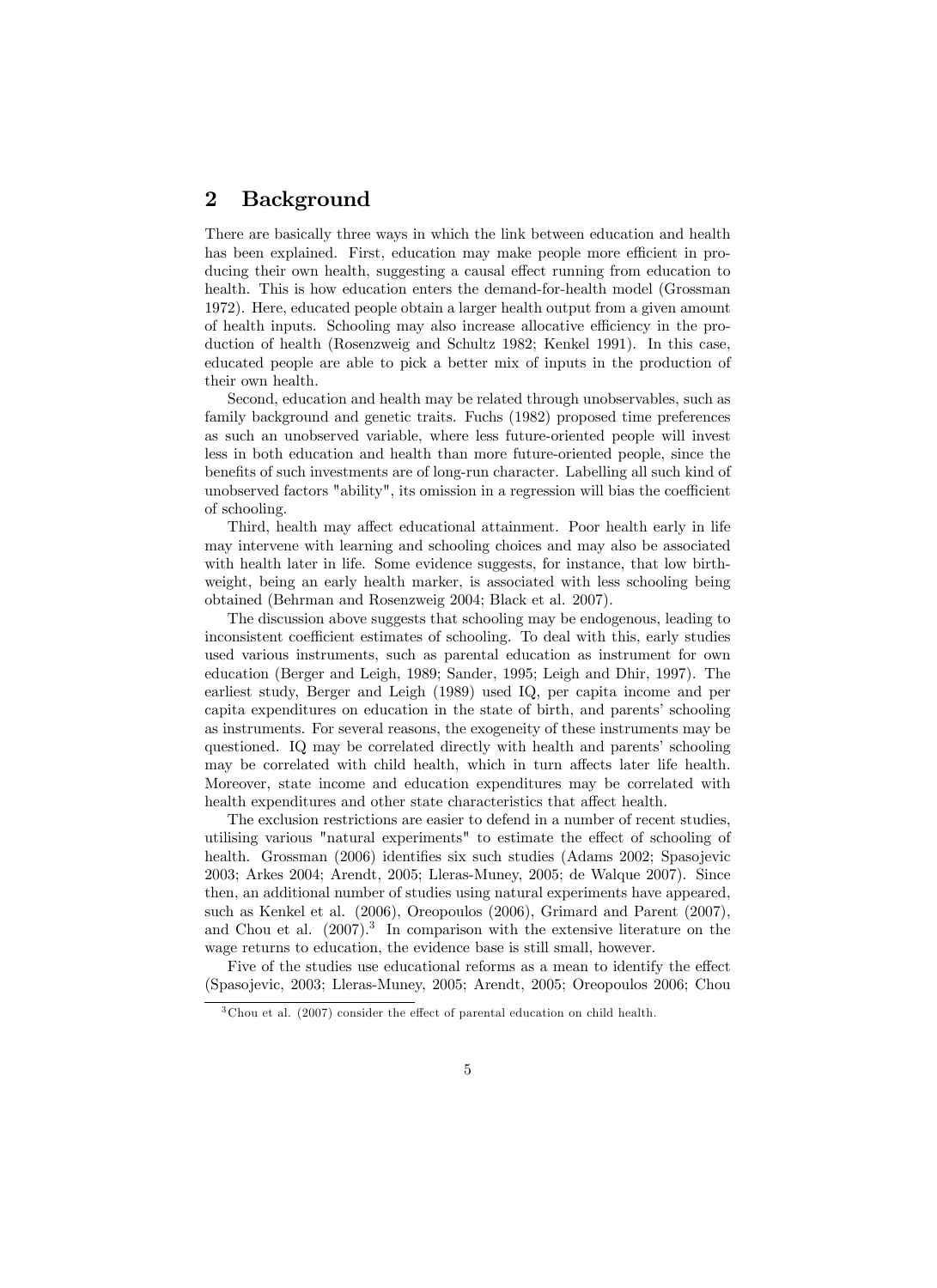et al. 2007). The success of this strategy has varied, however, since, among other things, several of the studies face a problem of weak instruments, leading to inconsistency of the IV-estimator. Arendt (2005) uses schooling reforms in Denmark in 1958 and 1975 that affected the entire population. This makes it difficult to distinguish between cohort effects and the influence of the schooling reform. Moreover, the study suffered from weak instruments and when instrumenting for education, Arendt  $(2005)$  does not find any significant effect of education on health. This is similar to Lleras-Muney (2005), who also faced a problem of weak instrument when using individual-level data.<sup>4</sup> Spasojevic  $(2003)$  only found a significant effect of education on health when applying one-tailed tests.

Similar problems of weak instruments exist in studies using other types of natural experiments to study the health/education gradient. Adams (2002) adopts the strategy of Angrist and Kreuger (1991), using quarter of birth as an instrument for education. The  $F$ -values on the instruments are only about 1, indicating a problem of weak instruments. Unsurprisingly, no significant effect of education on health was obtained.

As already mentioned in the introduction, these studies identifies local average treatment effects  $(LATE)$ .<sup>5</sup> de Walque (2007), for instance, used the fact that college enrollment was one way to avoid being drafted for the Vietnam war. Risk of induction is then used as an instrument for going to college.<sup>6</sup> This means that the effect of education is only estimated for the subgroup of males that decided to go to college in order to avoid getting drafted. These individuals return to schooling may very well be different from the average returns in the population and the estimates thus represent local average treatment (LATE) effects.

The studies discussed above commonly find that instrumenting for education increases the magnitude of the education effect, although the estimated effects in many cases are not significant. The increase in magnitude has been explained in two ways. First, the instruments are based on policy interventions that affect the educational attainment of people only at the lower end of the education distribution. The returns to education for this group is likely to be greater than for the population in general. Second, random measurement errors in the schooling variable lead to a downward bias in the OLS estimates. Instrumenting for schooling may help remedy this problem, as long as the instruments are not correlated with the error (Card 2001).

To summarize; while recent studies have provided new and interesting findings on the effect of education on health, there still exists a great deal of un-

<sup>&</sup>lt;sup>4</sup>She found a significant and positive effect of education on health when using data on synthetic cohorts and instrumenting with state-level schooling reforms, though. Mazumder  $(2007)$  finds, however, that the results are not robust to the inclusion of state-specific state trends.

<sup>&</sup>lt;sup>5</sup> The exception is Oreoupoulos (2006), who claims that his estimate comes close to reflecting an Average Treatment Effect. He exploits the change in minimum school leaving age from 14 to 15 in the United Kingdom that affected half of the population of 14-year-olds

 $6$ de Walque (2007) also uses an alternative instrument, indicating the risk of induction times the risk of being killed in the war.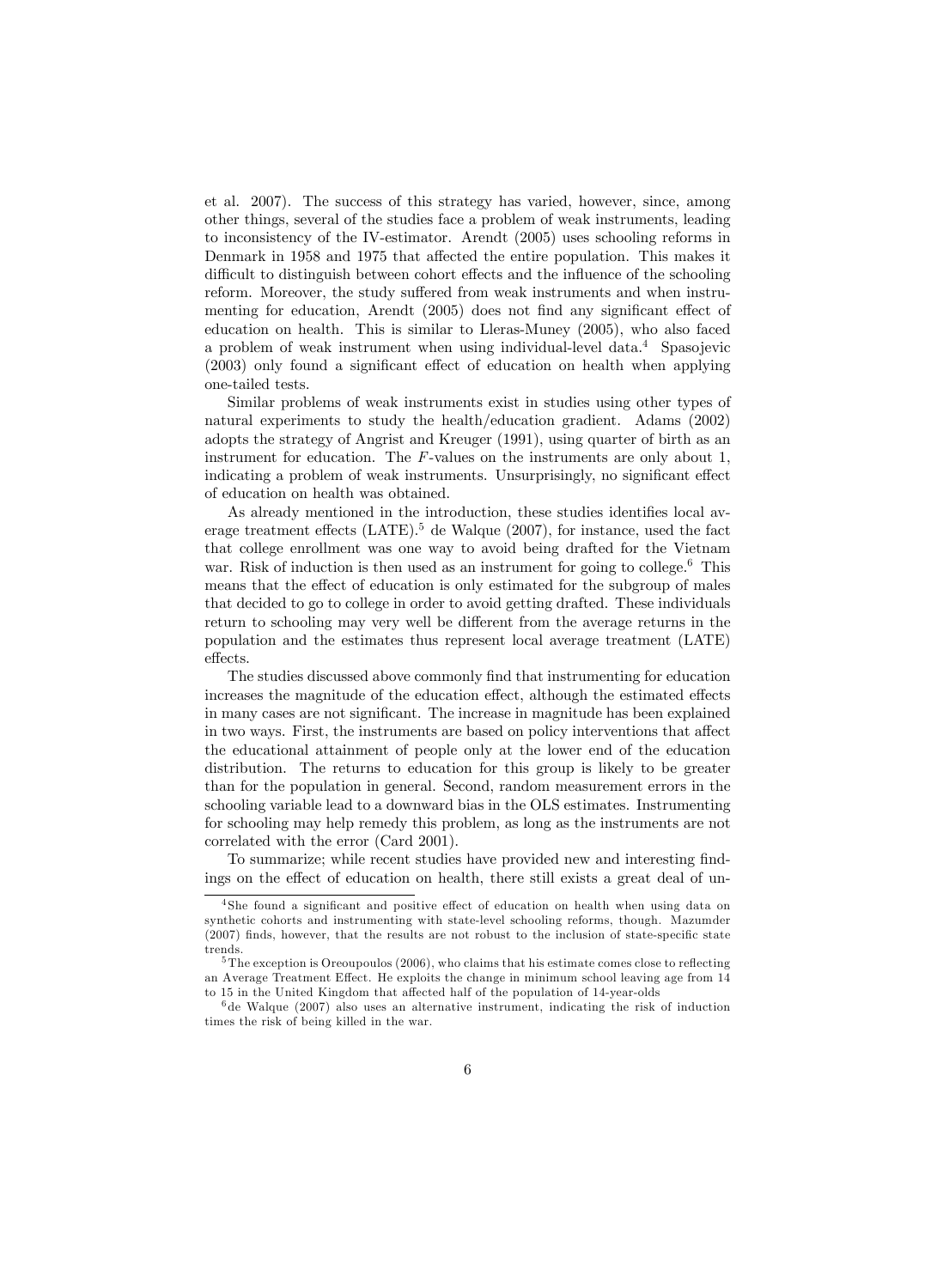certainty about the causal effect. In addition, many of the studies suffer from low precision and identification being based on specific subgroups of the population, calling into question the representativeness of the results. While a twin-differences design is no panacea, it does avoid some of these problems and may therefore potentially bring interesting new findings to the literature.

#### 3 Data

I base my estimates on data from the Örst wave of the Midlife in the United States (MIDUS) survey. The first wave collected data in 1995 on a total of 7,108 individuals. This baseline sample was comprised of individuals from four subsamples: (1) a national RDD (random digit dialing) sample  $(n=3,487)$ ; (2) oversamples from five metropolitan areas in the U.S.  $(n=757)$ ; (3) siblings of individuals from the RDD sample  $(n=950)$ ; and  $(4)$  a national RDD sample of twins  $(n=1,914)$ . To be eligible for the survey, participants had to be noninstitutionalized, English-speaking, living in the United States, and aged 25 to 74. The study was orgininally set up with the purpose of investigating the role of behavioral, psychological, and social factors in understanding age-related differences in physical and mental health.

The response rate for the telephone interviews in the first wave of MIDUS was 70%. Among these, 86.3% also completed a self-administered questionnaires (SAQ), giving an overall response rate of 60.8%.

The twin sample consists of 1,914 twins, participating in the MIDUS Twin Screening Project. The recruitment of the twins followed a two-stage sampling design. In the first stage, a representative national sample of approximately 50,000 households was screened to identify families with twins. Respondents were asked whether they or any of their immediate family members were members of intact twin pairs. In 14.8% cases, the respondent reported the presence of a twin in the family. These respondents were then asked whether the research team was allowed to contact the twins in order to solicit their participation in the survey. About 60% of the respondents agreed and where subsequently enrolled in the MIDUS recruitment process.

Second, twin households were contacted and offered to participate in the MIDUS survey. Twins that agreed to participate were asked to provide contact information for the co-twin. In a smaller number of cases, several twin pairs per family existed. To be included in the MIDUS twin study, the respondent through which twins were identified had to be related to the twin by being a spouse or partner, a sibling, a child (also for the spouse or partner), or a father or mother. Moreover, the twins had to be between the ages 25 and 74. Both twins also had to have a residential phone number, excluding individuals living in prisons, nursing homes, and college dormitories etc. In addition, both twins had to live in continental US, both had to speak English, and both twins had to be mentally and physically able to do the interview.

Applying these eligibilility criteria, almost half  $(49\%)$  of the identified twin pairs were ineligible for the survey. The major reason (52%) was ineligibilility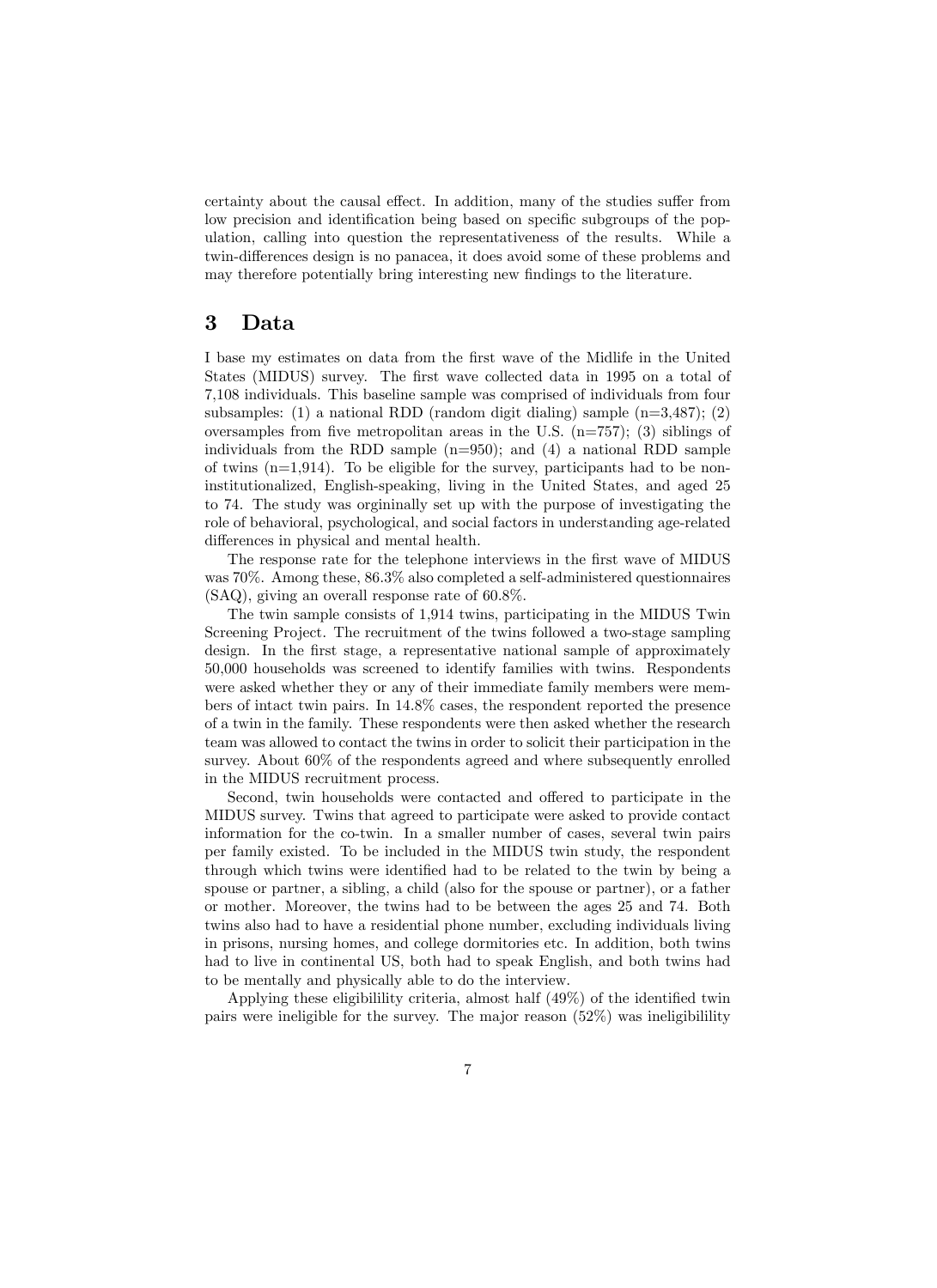due to the age criteria. The second single most important reason was that the main respondent was not related to the identified twin according to the eligibility criteria (30%). A further 25% did not lead to completed interviews for various reasons. The most common reason (41%) was that the interviewer was unable to reach the twin or contact person, whereas the second most important reason (32%) was that the twin or contact person refused to participate.

It should be noted that MIDUS was the first national sample of twins that was ascertained randomly via telephone. Using nationally representive data is an improvement compared to prior economic studies using twin data, such as Ashenfelter and Kreuger (1994) Ashenfelter & Rouse (1998). These studies used highly selective data, collected during the Twinsburg twins festival. As noted by Ashenfelter and Rouse (1998), the twin pairs attending this festival may be more alike than a random selection of twin pairs, since the festival emphasises the similarity of the twins and the pairs attend in similar clothes and hairstyles.

By using information collected as part of the initial twin screening questionnaire, twin pairs were diagnosed as identical or fraternal twins. The questions used in the diagnosis included, for instance, whether the twins had the same eye color, natural hair color, and complexion, whether individuals mistook them for each other when they were young, and whether they had ever undergone testing or been told by a doctor whether they were genetically identical or fraternal. Based on their answers to the questions, the twins were assigned points, which were subsequently totaled. "High" scores indicated identical twin pairs and "low" scores indicated fraternal twin pairs. In a small number of cases, the pairís score fell in the middle of the range and no diagnosis was given. This method of diagnosing twin zygosity has proven reliable and has shown to be over 90% accurate in diagnosing twin zygosity (e.g., Nichols and Bilbro, 1966).

Out of the 1,996 twins, 32 twins were dropped due to uncertainty regarding zygosity. Of the remaining twins, 734, or 37%, were identical twins, which were then selected for the analysis. I dropped 3 twins who had yet not finished their education. In addition, I dropped 19 twins were id-number was lacking and 18 twins were information on the co-twin was lacking. This resulted in a final sample size of 694 identical twins.

#### 3.1 Explanatory variables

Educational attainment was measured in 12 categories in MIDUS, ranging from no school/some grade school to PhD. For my main analysis, I categorized this variable into four categories, ranging from highest to lowest: at least a college degree; some college but less than a BA degree; a high school diploma; less than a high school diploma.

While years of schooling has been a common measure in many prior studies on the wage returns of education, I have several reasons for using educational categories instead as my main measure. First, it is not straightforward how to impute the years of schooling from these categories. Since measurement errors would inevitably increase from such as a procedure, this would accentuate the measurement error problem, which is already serious when taking twin differ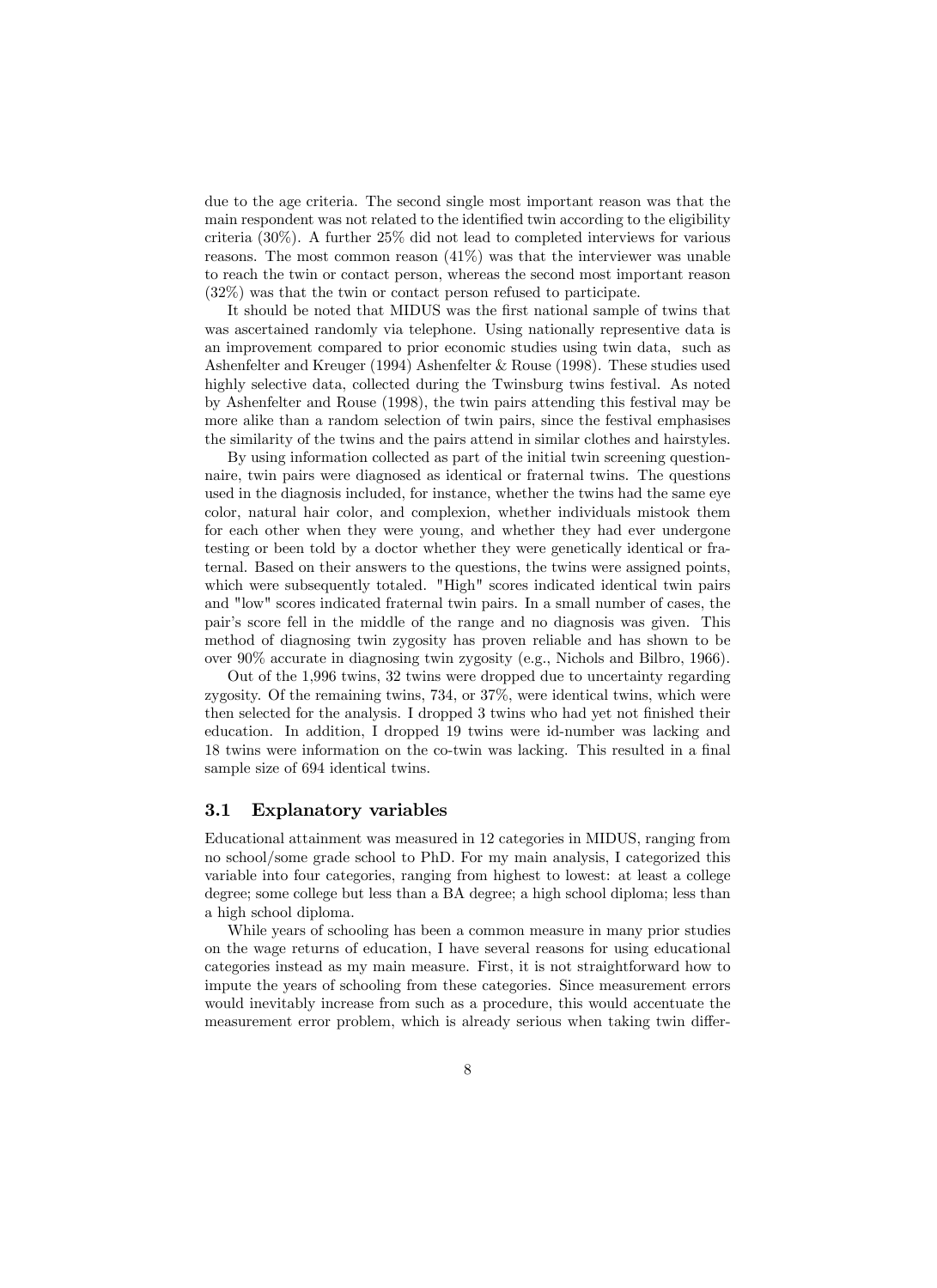ences. Second, the educational degree may be as relevant, or even more relevant, as years of schooling. In de Walque (2007), for instance, there is a sharp increase in the effect of number of years of schooling on smoking, once reaching college. Similar evidence for non-linear effects have been obtained in the literature on the wage returns to education (Hungerford and Solon 1987; Belman and Haywood 1991; Isacsson 2004). Based on such findings, some economists argue that credentials matter more than years of schooling (for a discussion on this, see Card 1999). I will also, however, provide some estimates based on imputations of years of schooling, using the results from Jaeger (1997).

In the regressions, I use the category less than a high school diploma as the omitted reference category. Besides education, the regressions control for age, gender, marital status, race, and total household income. The latter was obtained by summarising all sources of income for all members in the household.

#### 3.2 Health outcomes

My two main measures of health is self-assessed health and the number of chronic conditions. The former was assesed through the following question: "Using a scale from 0 to 10 where 0 means "the worst possible health" and 10 means "the best possible health," how would you rate your health these days? Self-assessed health has been found to be a strong predictor of subsequent mortality (see for instance Idler and Benyiamini 1997). There are some concerns, however, about the interpretation of the responses. Older individuals often report similar self-reported health as younger persons, despite have "objectively" worse health (Groot 2000). I will therefore also consider a more "objective" health measure, measuring the number of chronic conditions.

Besides health measures, I will also examine lifestyle, occupational hazards, and health insurance coverage as outcomes variables. For the former, I use information on smoking, Body Mass Index, and physical exercise. Physical exercise is measured through the number of occasions during past month that the individual engages in vigorous physical activity. Occupational hazards were measured through two questions asking the respondent to rate the extent to which his/her job affected his/her health and about the number of work accidents during the past 5 years. Health insurance coverage was assessed by asking the respondent if he/she was covered, either through him/herself or through a spouse.

#### 3.3 Representativeness of the sample

Next, I consider to what extent the sample of identical twins resembles the main MIDUS sample and the US population in general. Even though the aim of MIDUS was to obtain nationally representative samples for both the main sample and the twin sample, dropouts may affect the representativeness. For the latter purpose, I will make some comparisons with data from the Current Population Survey (CPS) of 1995. In Table 1, descriptive statistics for the three samples are shown.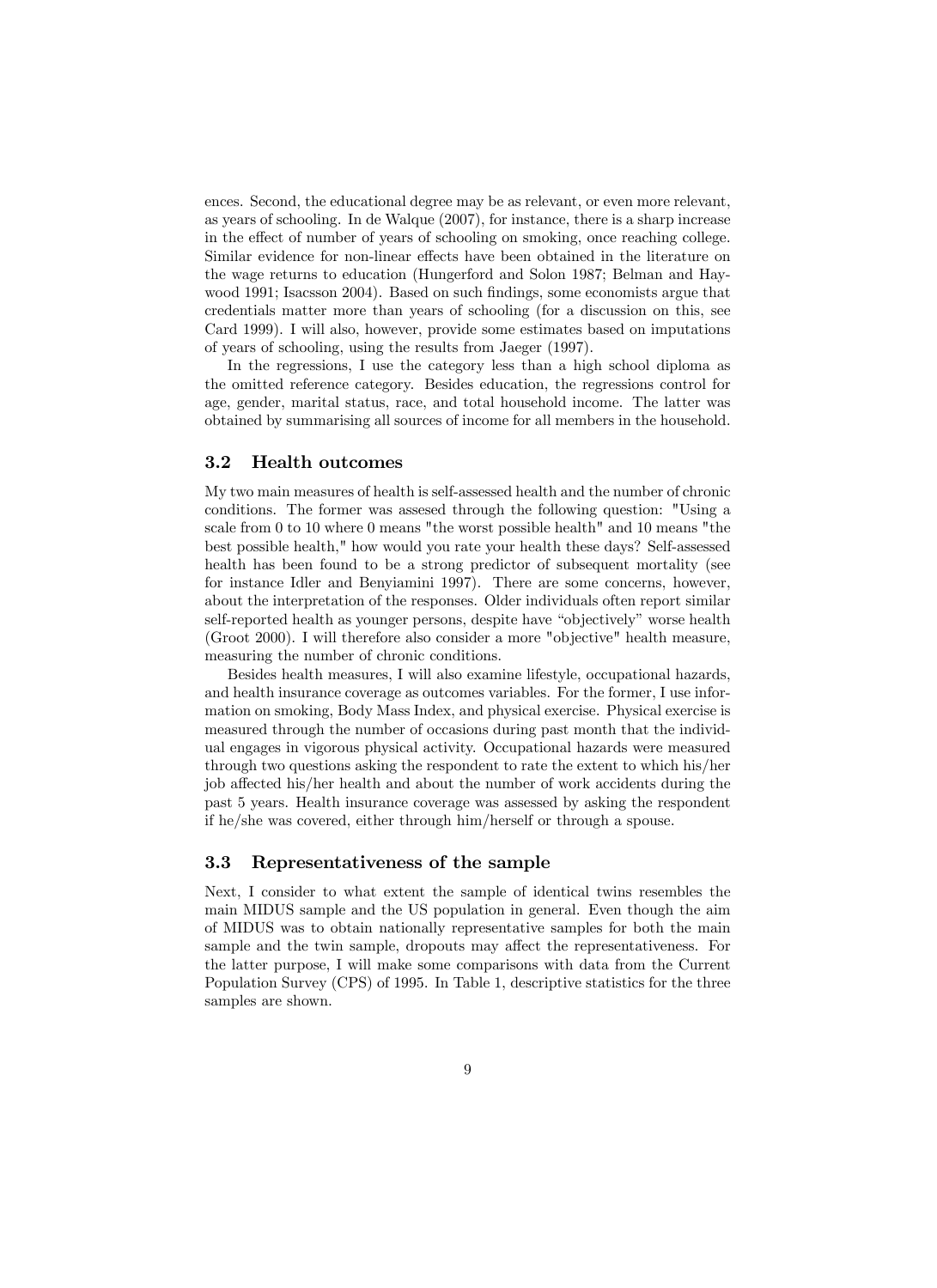A comparison between the MIDUS main sample and the twin sample reveals that the twins are significantly younger, are more likely to be white, are more likely to be married or cohabitating, have a higher income, have better health, are more physically active, and have a lower Body Mass Index compared to the main sample. There are no significant differences in the level of education, however. Moreover, there are no significant differences in the smoking rate, the overweight rate, the fraction holding a health insurance, or the fraction having experienced job hazards.

The comparison with the CPS data reveals that the both the twin sample and the MIDUS main sample are better educated than the US population in general. Similar patterns were found in several previous studies, reflecting a selection of better educated twins into the surveys (Ashenfelter and Kreuger 1994; Ashenfelter and Rouse 1998; Bonjour et al. 2003). While similar in terms of gender distribution, the twin sample also contains more whites and has a slightly more compressed age distribution than the CPS sample. Regarding marital status, the CPS from 1995 does not contain a straightforward estimate of the number of cohabitating or married couples. Considering marriage alone, however, the fraction of married in CPS in 1995 was 67.5%, compared to  $71.6\%$ in the twin sample and 62.6% in the MIDUS main sample.

The higher education of the twin sample has one implication; if the health returns to education exhibit diminishing returns to scale, I will most likely provide conservative estimates.

#### 4 Empirical strategy

In this section, I describe the empirical strategy, based on twin-differencing. To see how this strategy may help us estimate the causal effect of education on health, first, consider an individual  $i$ , whose health stock  $H_i$  is determined by:

$$
H_i = \beta S_i + \alpha A_i + u_i,\tag{1}
$$

where  $S_i$  denotes schooling,  $A_i$  denotes unobserved "ability", and  $u_i$  is an unobserved random component. In this context, ability is taken to mean both unobserved genetic traits affecting health, as well as unobserved family background. Next, let schooling be determined by

$$
S_i = \delta A_i + \xi_i,\tag{2}
$$

where  $A_i$  denotes the same unobserved "ability" components that affects health and  $\xi_i$  denotes a schooling-specific random term.

This gives the standard result that an OLS estimate of  $\beta$  is biased such that: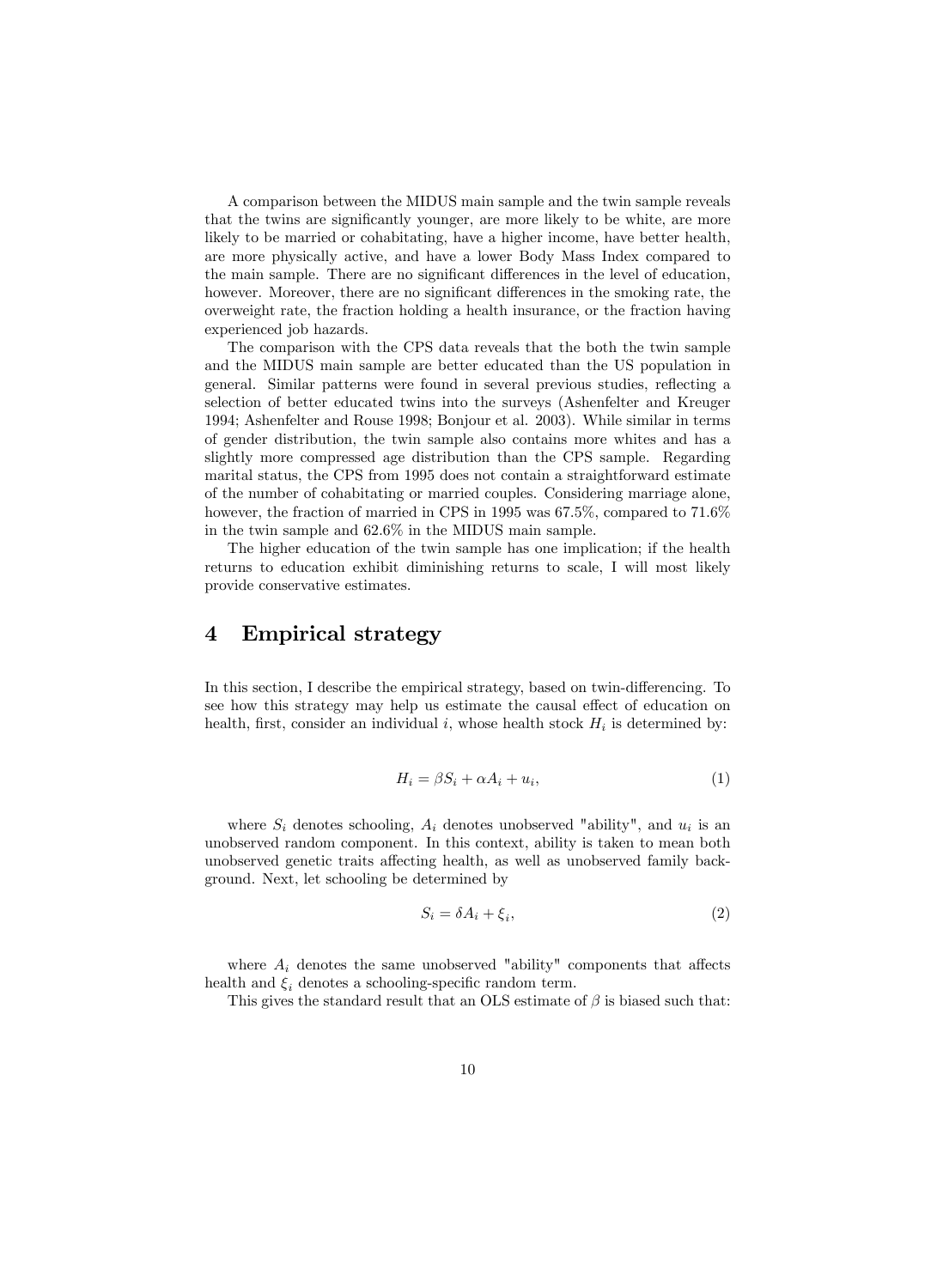$$
p\lim(\beta_{OLS}) = \beta + \alpha \frac{\sigma_{AS}}{\sigma_S^2}.
$$
\n(3)

Since unobserved ability is likely to be positively correlated with both schooling and health, is it usually assumed that an estimate of  $\beta_{OLS}$  will be upward biased.

Next, I turn to the twin-differencing strategy. Now, let  $H_{1j}$  and  $H_{2j}$  denote the health of the first and second twin in the  $jth$  twin pair. The unobserved component is again made up of two parts. The first part,  $\mu_j$ , denotes unobserved factors that vary between twin pairs but not within pairs. This could, for instance, be genetic characteristics and early life environmental factors. Finally,  $\varepsilon_{1i}$  and  $\varepsilon_{2i}$  denote unobserved factors specific to each twin. This can be written as:

$$
H_{1j} = \beta S_{1j} + \mu_j + \varepsilon_{1j},\tag{4}
$$

$$
H_{2j} = \beta S_{2j} + \mu_j + \varepsilon_{2j},\tag{5}
$$

Next, I take the difference between  $(4)$  and  $(5)$ , giving:

$$
H_{1j} - H_{2j} = \beta_{WTP}(S_{1j} - S_{2j}) + \varepsilon_{1j} - \varepsilon_{2j},\tag{6}
$$

where  $\beta_{WTP}$  is the within-twin-pair estimate of education. In this specification, all factors that are common to both twins in a given twin pair will be differenced out. Since twins share common genes, their influence will vanish, as well as the influence of common family background. This means that an OLS estimate of  $(6)$  will no longer be biased due to unobserved twin-pair specific variables. Any remaining unobservables that remain in the error term after differencing may still, however, bias the results, if these unobservables are still related to both schooling and health. I will return to this issue in more detail in Section 4.4.

It is well known that measurement errors in schooling are exacerbated by differencing and even more so when differencing between identical twins. (Griliches 1979). This will cause twin FE estimates to be downward biased. The extent of downward bias due to measurement error may be calculated in the case where one has a measure of the reliability of self-reported schooling and a measure of the correlation in schooling within twin pairs. As shown by Griliches (1979), in the presence of classical measurement error, the twin FE estimate is then biased according to:

$$
\beta_{WTP} = \left(1 - \frac{\text{Var}(\nu)}{[\text{Var}(S)](1-\rho_{\text{S}})}\right),\,
$$

where  $Var(\nu)$  denotes the assumed common variance of the twins measurement error,  $\text{Var}(S)$  is the variance in the true schooling levels, and  $\rho_{\rm S}$  is the correlation between the measured schooling levels of the twins. The part  $\frac{\text{Var}(\nu)}{\text{Var}(S)}$  is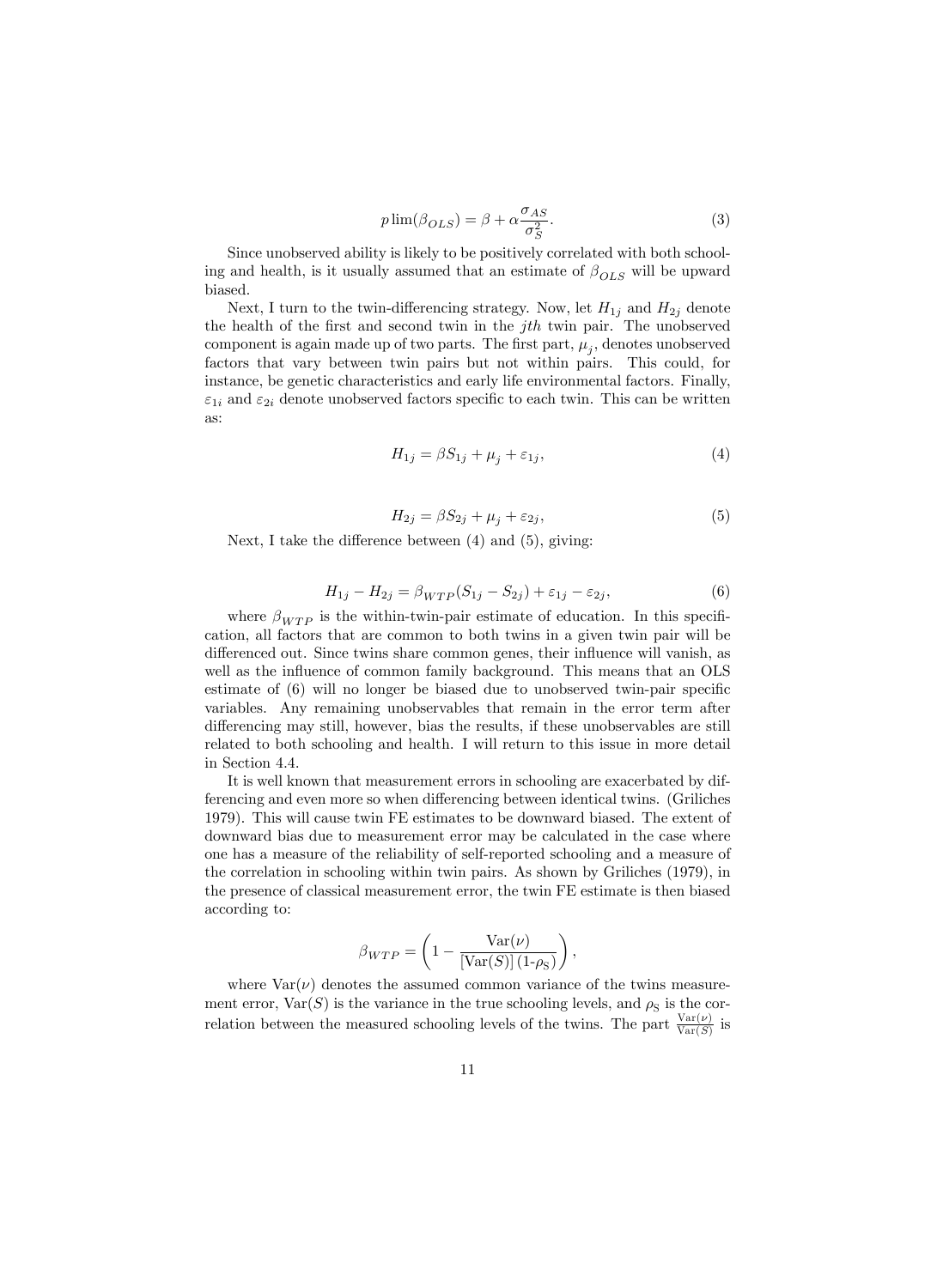called the reliability ratio. Research suggests that the reliability of self-reported schooling is typically about 90 percent, a figure that has been remarkable stable across studies (Card 1999). Moreover, the correlation in schooling within identical twin pairs is commonly found to be about 0.75 (see e.g. Ashenfelter and Rouse 1998). Taking these estimates together, an attenuation bias of about 30% is typicaly obtained.<sup>7</sup>

To obtain an estimate of the reliability ratio, previous studies have exploited data where several measures of the education of the respondent are given. Often, this has been a measure given by a co-twin (see e.g. Ashenfelther and Rouse 1998). Isacsson (1999), however, used a second measure on the respondentís education, taken from register data. While I do not have data on the co-twins report on the other twins education or access to register data, I do have a second measure of the respondent's education at the follow-up survey in 2004. The correlation between these measures suggest a reliability ratio of 0.90, being very much in line with previous estimates.<sup>8</sup> This is under the assumption, however, that the measurement errors of the two measures are uncorrelated, which is a strong assumption. If the measurement errors are positively correlated, the reliability ratio is overestimated. On the other hand, it should be noted that for some individuals, there may have been real changes in educational attainment between the waves, suggesting some downward bias in the reliability ratio. The estimated correlation in schooling within twin pairs in MIDUS is 0.72, which is also rather similar to the figures obtained in previous studies. Taken together with the estimated reliability ratio, this indicates that the twin FE estimator is biased downward by about 36%. Assuming reliability ratios of 0.85 or 0.95 instead, the downward bias would be 53% and 18%, respectively.

#### 5 Results

#### 5.1 Self-reported health

In Table 2, I show both OLS and twin FE results for self-reported health. Starting with the MIDUS main sample, the results show a strong and positive assocation between education and health. These results are largely mirrored in the pooled twin sample, with the difference that the magnitude of the associations between education and health are now somewhat increased. Having at least a college degree, for instance, is now associated with almost a one unit increase on the health rating scale compared to having no or at most some high school education. Having a high school diploma, compared to lowest category, is associated with a 0.5 unit increase on the rating scale.

<sup>&</sup>lt;sup>7</sup>The classic solution the measurement error problem in twin studies, proposed by Ashenfelter and Kreuger (1994), has been to instrument for ones own education, using the co-twins report on ones own education. Since the MIDUS does not contain such information, I am not able to apply this strategy.

<sup>8</sup>Not all twins participated in the follow-up survey and my estimate is based on a sample of 541 identical twins.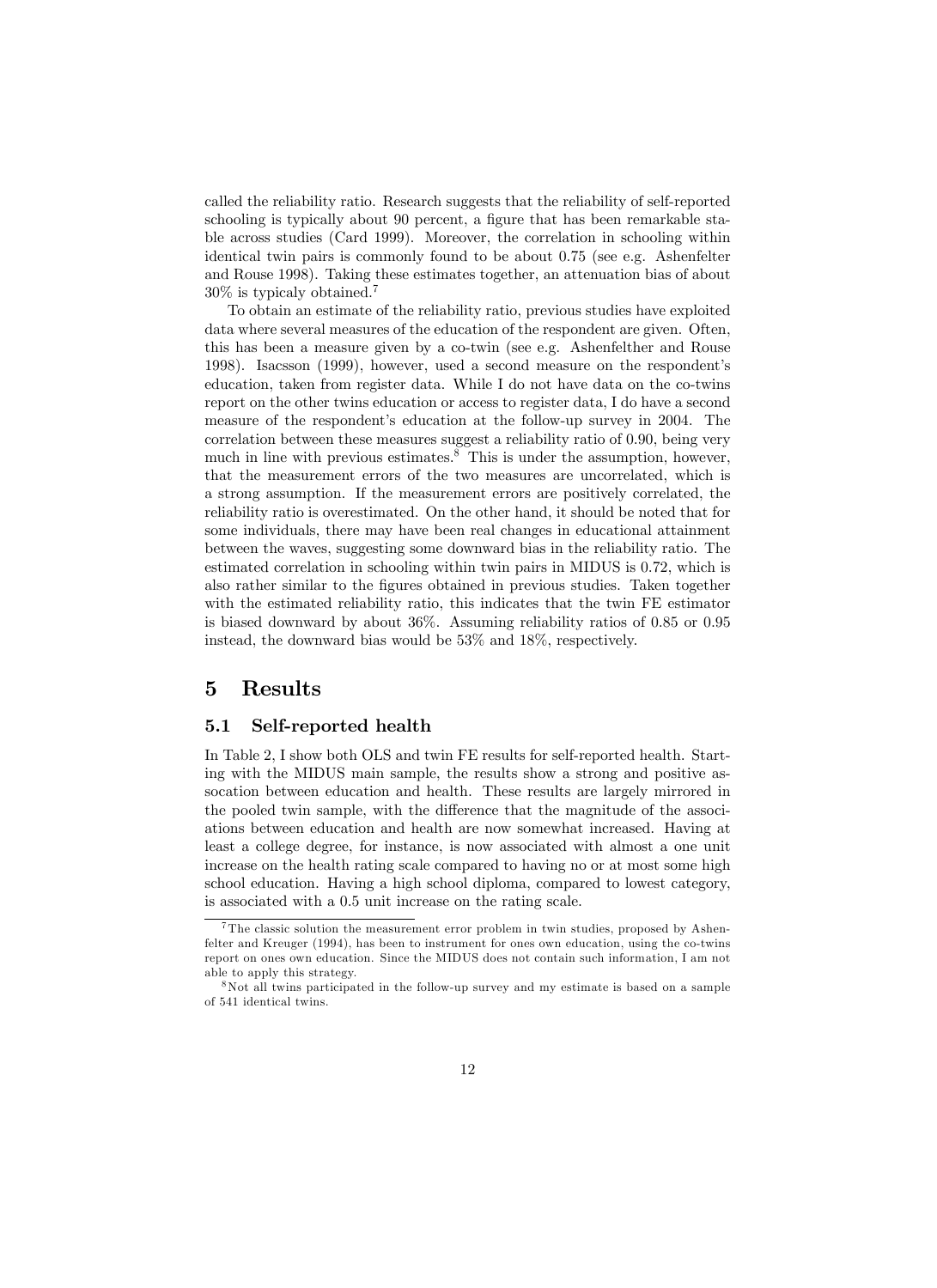In the third column, the results from the twin FE estimation are shown. Interestingly, the magnitude of the associations between the educational categories and self-reported health increase in the twin FE specification. For the two first educational categories, the magnitudes are almost doubled, whereas for the highest category the magnitude increased by about 35%. These results are somewhat surprising, since one would expect a weaker relationship, once the influence of genes and family background common to the twins are controlled for. Moreover, measurement errors are excaggerated using twin FE, suggesting that these twin FE estimates are downward biased by about 35%. It should be noted, however, that the confidence intervals of the estimates overlap to a great extent. In sum, the results suggest a strong effect of education on self-reported health that seems to increase in magnitude when controlling for genetic factors and common family background of the twins.

For imputed years of schooling, the OLS estimate suggest a small but significant and positive effect of schooling on self-reported health in the pooled twin sample (not shown here, but available on request). One additional year of schooling is associated with a 0.079 increase in self-reported health. The twin FE point estimate is rather similar; 0.067. This somewhat lower point estimate might also reflect downward bias due to measurement error in schooling that is exacerbated by differencing, however. The twin FE estimate of schooling is rather imprecisely measured and the coefficient is not significant.

Besides education, it is interesting to note that income shows a positive and significant effect on self-rated health in all three specifications. Controlling for twin-pair specific unobserved heterogeneity does not seem to reduce the magnitude of the income effect, which is remarkable stable across the specifications.

#### 5.2 Chronic conditions

Next, I consider the association between education and the somewhat more objective measure of health; the self-reported number of chronic conditions. Columns 4-6 of Table 2 show the results for the three samples.

In the MIDUS main sample, education shows a strong and negative association with the number of chronic conditions, the association being strongest for the highest education category. In the latter case, having at least a college degree is associated with a decrease in the number of chronic conditions by 1.2. Income is again significant and is associated with a decrease in the number of chronic conditions.

In the pooled twin sample, education again shows a significant and negative association with the number of chronic conditions. The magnitude of the associations are greater than the corresponding ones in the main sample, with the two highest education categories now being associated with a decrease in the number of conditions by 2. Income is no longer significant and being white is now associated with a decline in the number of conditions.

The twin FE estimates tell a similar story. The significant associations between education and number of conditions remain for all education categories,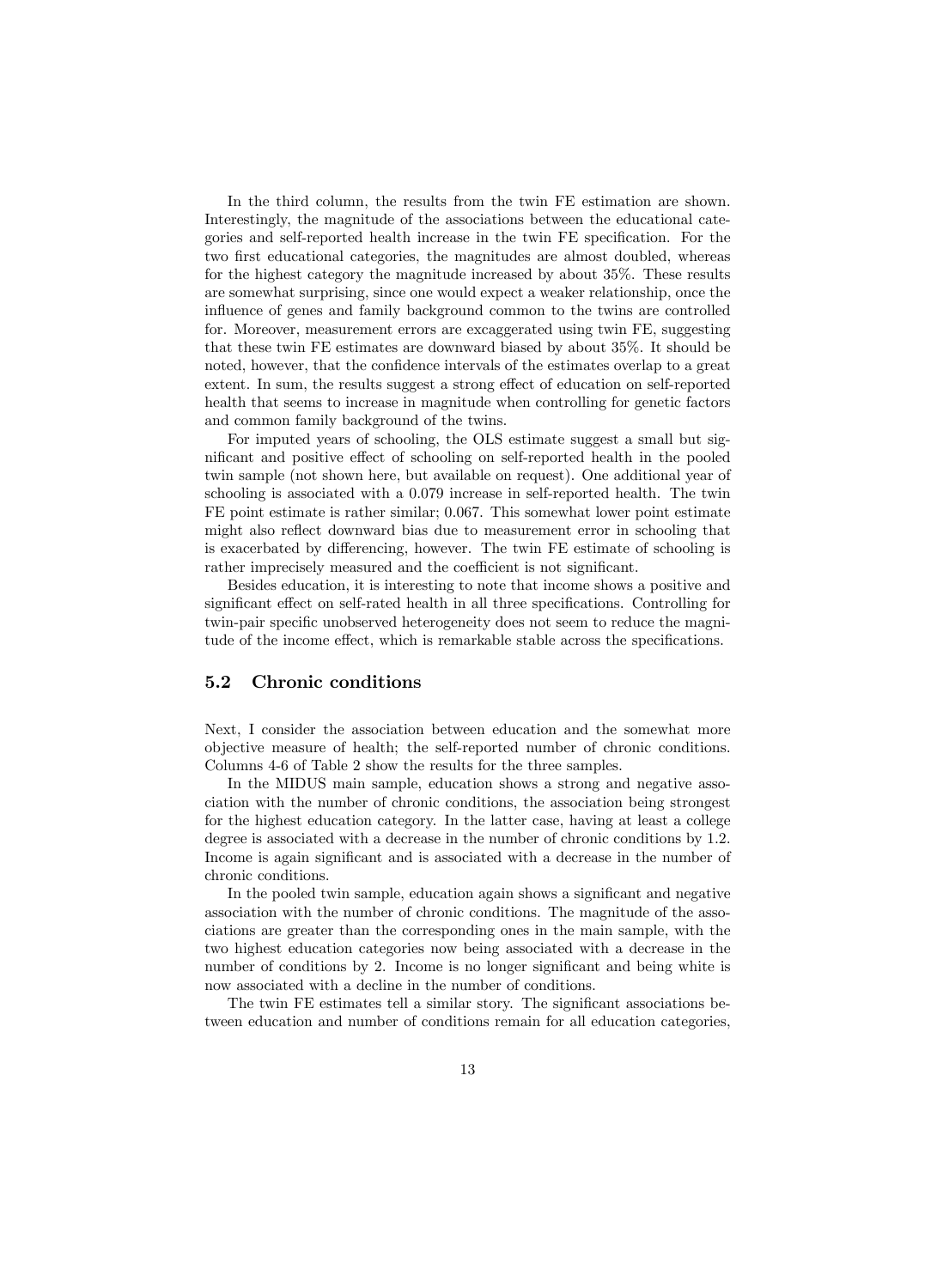except for the highest one. For the highest education category, the point estimate is still negative, though. The point estimates are lower than the corresponding ones obtained in the pooled twin sample and more close to the ones obtained for the MIDUS main sample. It should be remembered though that the twin FE estimates are most likely downward biased due to the measurement error problem. Taking this fact into account brings the estimates more in line with the ones obtained in the pooled twin sample.

Imputed years of schooling show a significant and negative association with chronic conditions in the pooled twin sample. One additional year of schooling is associated with a 0.09 decrease in the number of chronic conditions. In contrast, the twin FE estimate of schooling suggest a small and positive relationship between schooling and the number of chronic conditions. This estimate is imprecisely measured, however, and not significant.

#### 5.3 Investingating the mechanisms

In order to examine potential mechanisms through which education affects health, I will next investigate the effect of education on various lifestyle factors, occupational hazards, and health insurance coverage. Since smoking and overweight are the two main causes of preventable deaths in the US, I will focus on these lifestyle factors. In addition, I will consider physical activity, since it relates to overweight and has other health benefits as well. In order to preserve space, I will from now on only compare the results obtained from the pooled twin sample with the twin FE estimates.

#### 5.3.1 Smoking

While a number of studies have found a negative correlation between smoking and education, there are reasons for interpreting these results with some caution (see, for instance, de Walque 2007 and Grimard and Parent 2007). First of all, smoking is usually initiated before schooling is completed, suggesting that part of the effect of education on smoking may be explained by unobserved third factors or reverse causality running from smoking to education. Second, the dangers of smoking are well known and several studies show that people in general overestimate the risks (Viscusi 1990; 1991, Lundborg and Lindgren 2004, Lundborg 2007). If anything, more educated people should hold risk perceptions more closely related to the actual risks, suggesting that education should be associated with lower risk perceptions. So, if the assocation is mainly due to unobserved factors affecting both schooling and smoking, such as time preferences, and if these factors are common to twins, we would expect the effect to vanish when employing twin FE.

Starting with the pooled twin sample, the first column of Table 3 shows a strong association between education and smoking, that increases with the level of education. In contrast, the twin FE estimates of education are just between one fifth and half the magnitude and insignificant in all cases. While this is consistent with there being a substantial downward bias in the results, it is also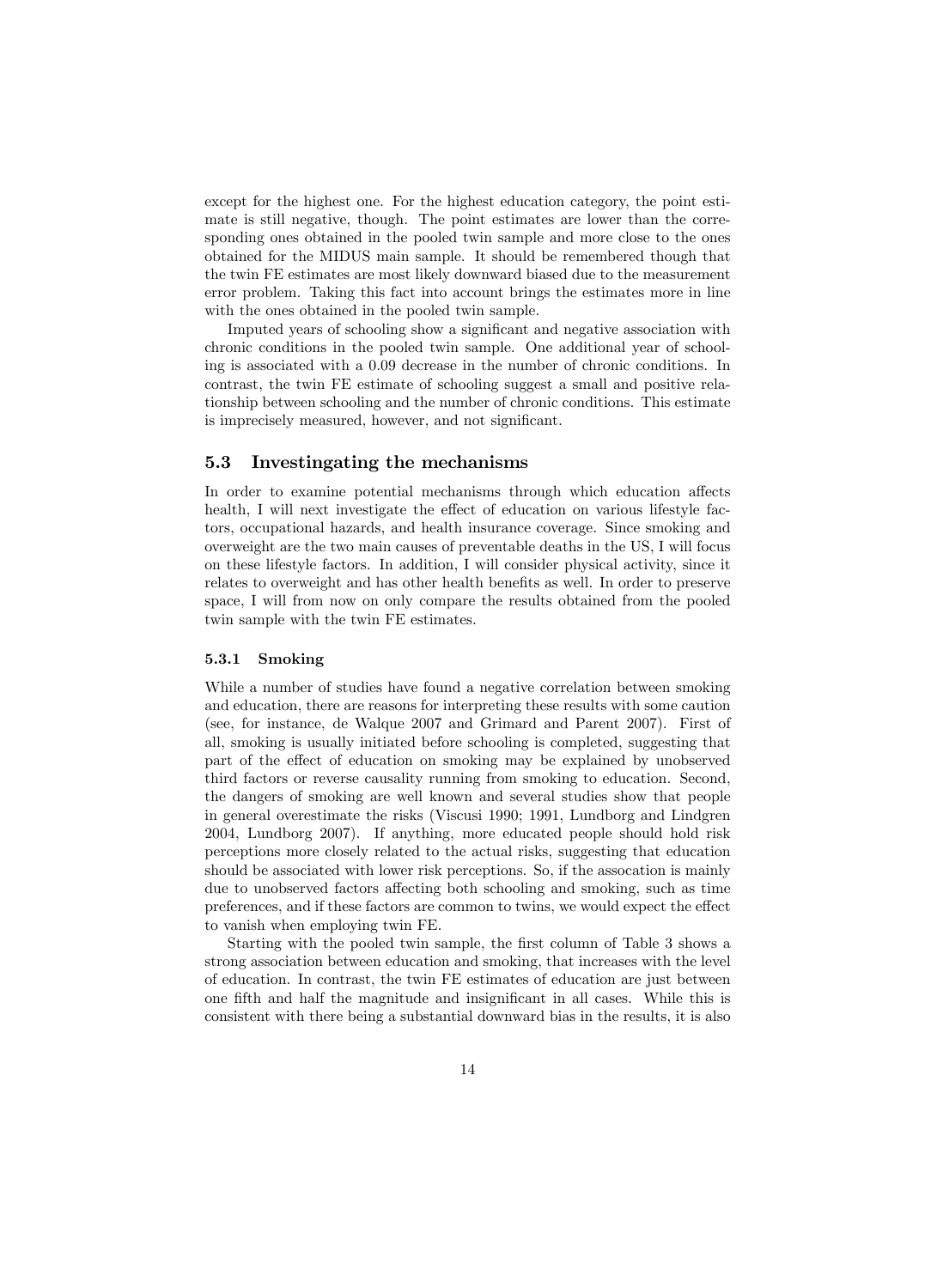consistent with the hypothesis that unobserved factors, such as genetic traits or time preferences are driving the results for the pooled twin sample.

To further investigate the issue, I re-ran the regressions, this time replacing the smoking measure with a measure of smoking at the age of 16 or earlier. For obvious reasons, education should not have any causal effect on smoking at age 16 or earlier. A shown in Table 3, however, there is a strong and significant negative correlation between having at least a college degree and smoking at 16 or earlier in the pooled twin sample. This is in sharp contrast with the twin FE results, where the effect of having at least a college degree is just one tenth of the effect obtained in the pooled twin sample and not significant. In sum, these results provide no evidence that the causal effect of education on health runs through smoking behaviour.

Does the results change when using imputed years of schooling as a measure of education? A significant and negative effect of schooling on smoking is obtained in the pooled twin sample. Here, one additional year of schooling is associated with a 0.04 percentage points decrease in smoking. The twin FE point estimate is half in magnitude and not significant. In sum, these results are in line with the results using educational categories as measure of education.

#### 5.3.2 Physical activity and overweight

Next, I investigate the association between education and physical activity and Body Mass Index. Recent evidence from Kenkel et al. (2006) suggests a causal link between education and physical activity and overweight. Since MIDUS contains several measures of physical activity, I opted for the ones that are most likely to reflect deliberate attempts to be physically active, such as being physically active during the winter.

In the first two columns of Table 4, I show the association for the pooled twin sample and the results from the twin FE estimation. In the pooled twin sample, having some college or having a college degree is associated with about two more occasions of physical activity per month compared to the reference category. Having graduated high school shows no significant effect. Surprisingly, the results get even stronger when employing the twin FE estimator. Now all the educational categories are associated with an increase in the number of occasions of physical activity by about 3. The educational categories are all significant at least on the  $10\%$  level.<sup>9</sup>

To investigate to what extent the higher physical activity of educated individuals also transforms itself into lower body mass and a lower prevalence of overweight and obesity, I next examine the direct association between education and these outcomes. Column 3 to 6 of Table 4 shows the results for the pooled twin sample and the results from the twin FE estimator. As shown in

<sup>&</sup>lt;sup>9</sup> Similar results were obtained when using alternative measures, such as moderate activity during the summer and vigorous activity during the winter. Only for vigorous activity during the summer were the results from the twin FE not significant. The point estimates were, however, rather similar to those from the pooled twin sample, where the two highest educational categories were positive and significant at the 10% level.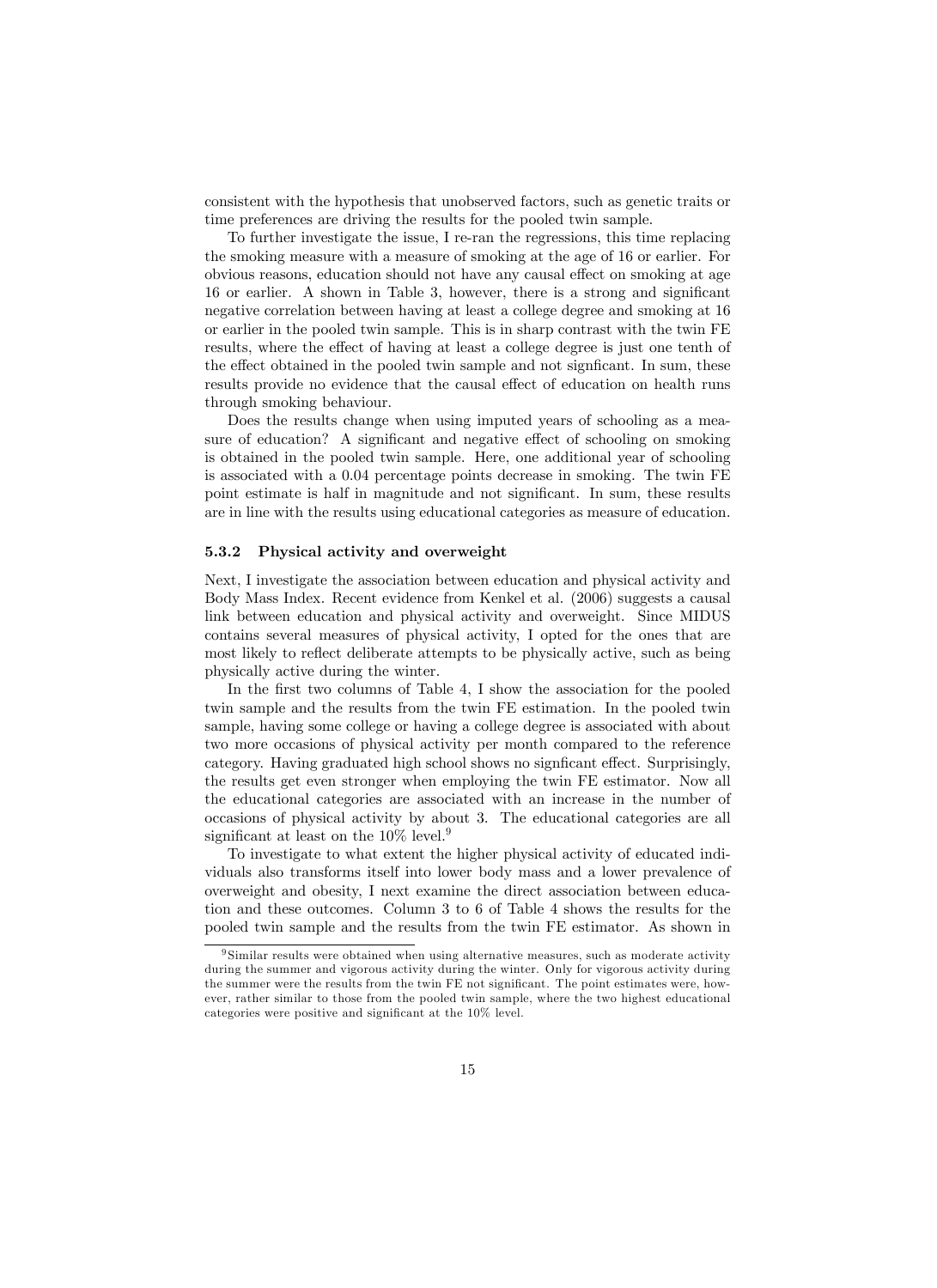column 4 and 6, in the pooled twin sample, education shows a strong and negative significant correlation with both BMI and overweight for all educational categories. Belonging to the highest educational category is for instance associated with a 3.2 decrease in BMI compared to the omitted reference category. These effects are completely swept away in the twin FE estimates, however. The point estimates of education are now in most cases only a tiny fraction of those obtained from the pooled twin sample and are no longer significant. For instance, belonging to the highest educational category is now associated with a 0.02 increase in BMI, with a p-value of 0.98. Assuming a downward bias in the twin  $FE$  estimates by about  $36\%$ , the difference in point estimates seems too large to be explained by measurement error in schooling alone.<sup>10</sup> The results using imputed years of schooling largely mirror these results. While years of schooling is significantly and negatively related to BMI in the pooled twin sample, the twin FE point estimate is a lot smaller and not significant.<sup>11</sup> For overweight, years of schooling is insignificant in both specifications. In sum, the results suggest that while there seems to be causal link between education and physical activity, this does not transform itself into a causal effect of education on body mass.

#### 5.3.3 Occupational hazards

Another potentially important explanation for the education/health gradient is that educated people are able to obtain less risky jobs. While previous studies have suggested that job risks explain little of the education/health gradient, these studies have not been able to control for some of the endogeneity of job risks (Lahema et al. 2004).

As shown in Table 5, education shows no significant association with neither measure of job risks in the pooled twin sample. There results are mirrored in the twin FE estimates.<sup>12</sup> An an additional check, I also re-ran the regressions on self-rated health and chronic conditions, this time controlling for job risks.<sup>13</sup> While job risks showed a significant and negative correlation on self-rated health in the pooled twin sample, the coefficients of education are almost unchanged in comparison with the estimates shown in Table 2 for the pooled twin sample. In contrast, the twin FE estimates showed no significant association with job risks, while the effect of education was still positive and significant. For chronic conditions, job risks did not show any statistically significant association in either specification. In sum, no evidence is obtained that job risks are an important explanation for the health/education gradient.

#### 5.3.4 Health insurance coverage

 $10$  Similar results were obtained when using alternative measures, such as waist-to-hip ratio and obesity.

 $11$  Not shown here, but available on request.

 $12$  The results were similar using imputed years of schooling.

<sup>&</sup>lt;sup>13</sup> Not shown here, but available on request.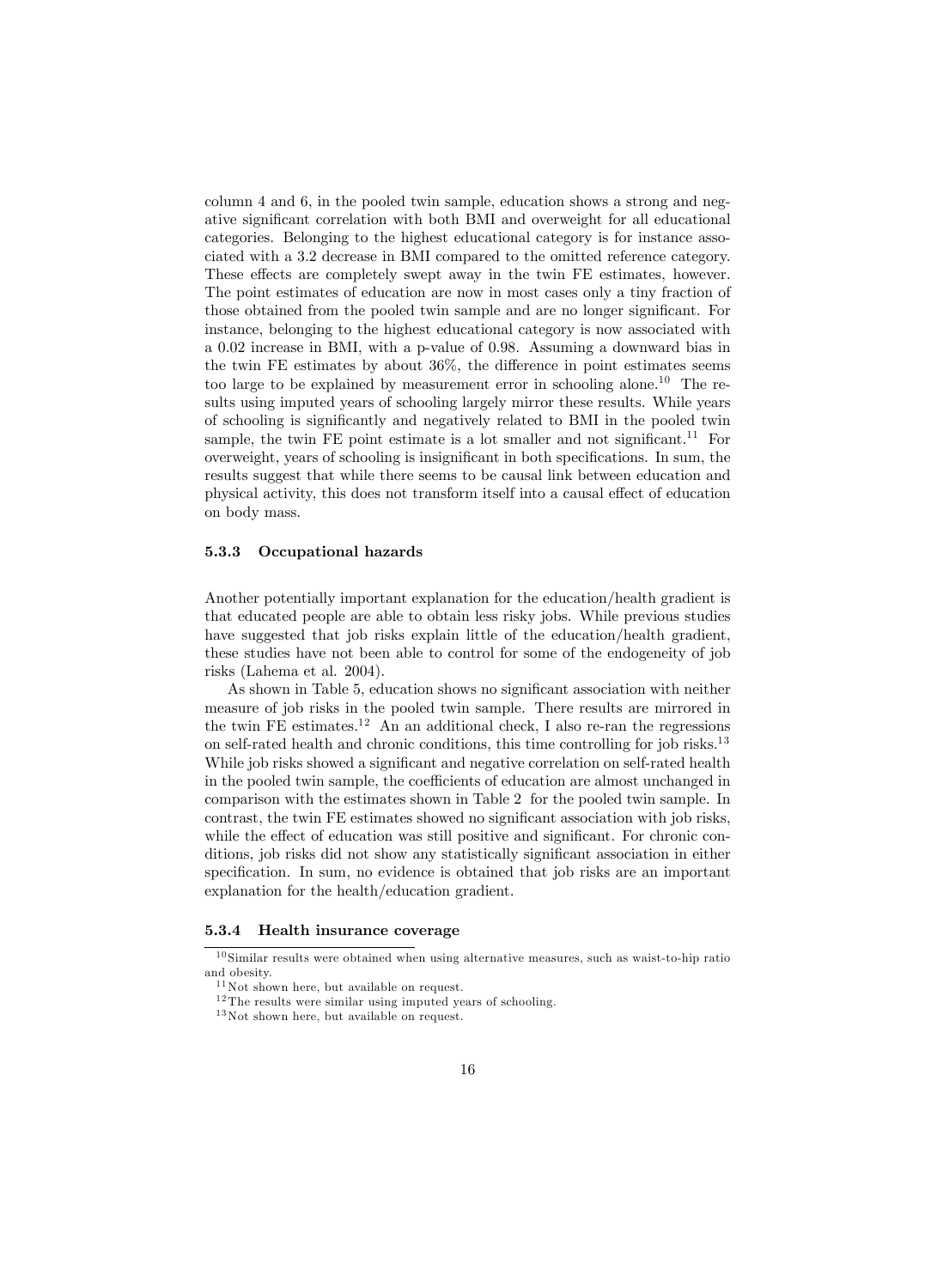Can differences in health insurance coverage explain the health/education gradient? In general, health insurance coverage has been found to have only small effects on health (Cutler and Lleras-Muney 2008). Moreover, in the MIDUS survey, about 90% of the respondents are covered by health insurance, making it unlikely to be a main driver of the education/health gradient. In order to examine this, however, Table 6 shows the correlation between education and health insurance coverage.

In the pooled twins sample, education clearly seems to be associated with a greater likelihood of being covered by health insurance. The twin FE estimates tell another story, however, suggesting that the relation is non-causal.<sup>14</sup> Interestingly, the point estimates of the education categories are now negative, although being insignificant. To further investigate matters, I re-ran the regressions on self-reported health and the number of chronic conditions, this time also including health insurance as a covariate.<sup>15</sup> The coefficients of the education variables were virtually unchanged in all specifications. In the pooled twin regression, health insurance showed a negative association with self-reported health that was significant at the  $10\%$  level. The twin FE estimates showed no significant association between health insurance and health, however. In sum, the results suggest that the correlation between education and health insurance is most likely driven by unobserved factors.

#### 5.4 Heterogenous effects

One of the explanations for the general finding that IV estimates often exceed their OLS counterparts, when using schooling reforms to estimate the effects of education on wages or health, is that reforms usually only lower socio-economic groups, where the returns to education are greater than for the general population. In this section, I will investigate whether the health returns to education differs by parental education.

I interacted each differenced education dummy with a 1-4 measure of average parental educational attainment.<sup>16</sup> The results for self-reported health, shown in Table 7, suggest that the health returns to education decline with the level of parental education. It should be noted, however, that only the interaction between having a high school degree and parental education is significant. In the case of chronic conditions, none of the interaction effects are significant in either specification. In sum, these results provide only little support that the health returns to education differ by parents' education.

I also tested whether the estimated effects of education varied by age and gender. In the pooled twin sample, there was a trend towards a decreasing effect

<sup>&</sup>lt;sup>14</sup> Similar results were obtained when using imputed years of schooling.

<sup>&</sup>lt;sup>15</sup> These results are not shown in the Table, but are available upon request.

 $16$  The 1-4 variable measures the same educational categories as for the main respondent. In order to address measurement error in parents' education, I followed the approach of Ashenfelter & Kreuger (1994) and averaged the twins' reports before creating the variable. In cases where only one of the twins reported, I used that measure.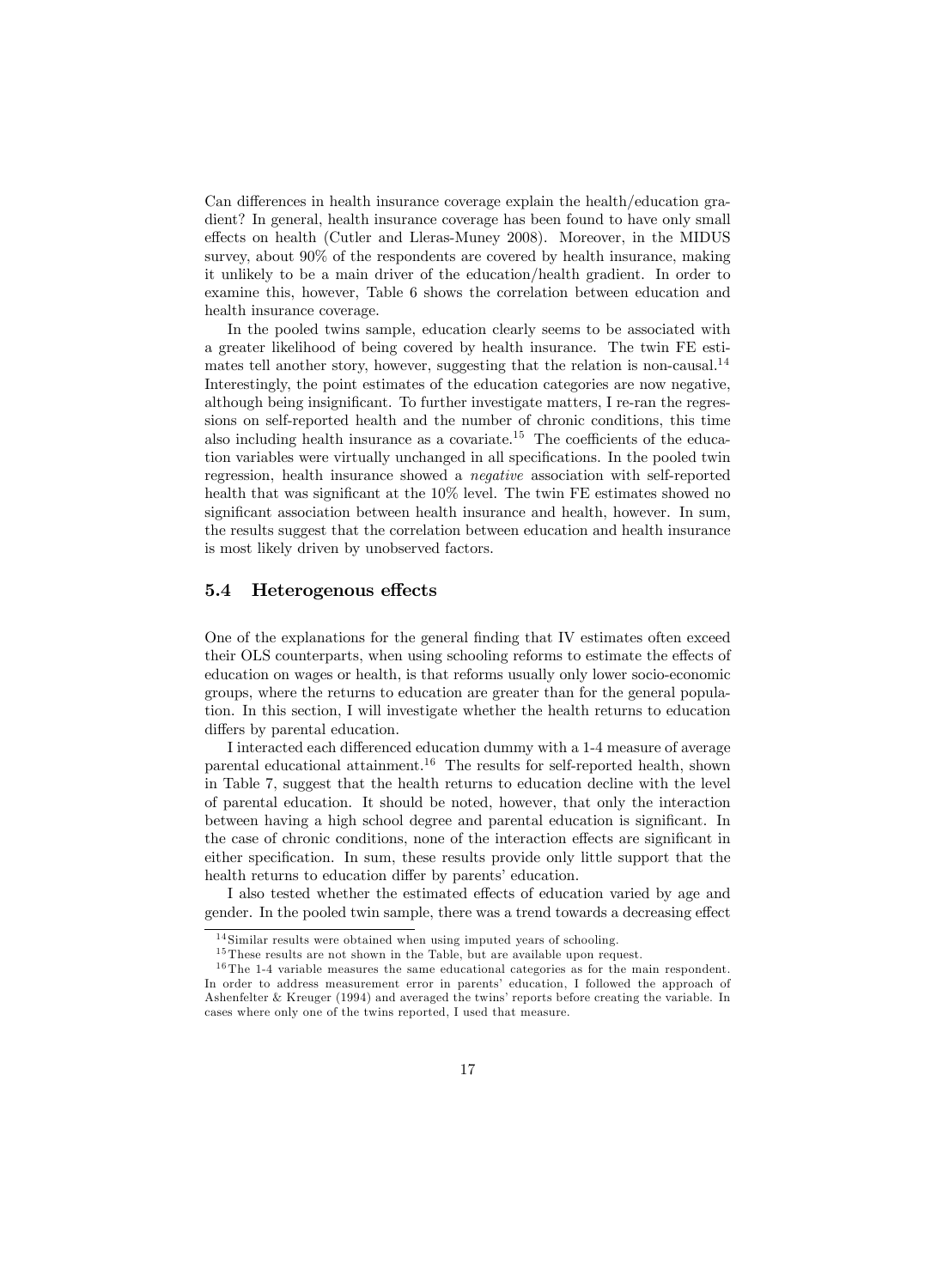of education on health for higher ages for both self-reported health and chronic conditions. The interaction terms were not significant, however, and the pattern was not obtained in the twin FE estimates. No differential effect of education by gender was obtained in any of the specifications.

#### 5.5 Differences within twin pairs

My twin FE estimates may still be biased, if there are individual-twin-specific factors that are not removed by differencing and that determine within-twin-pair differences in schooling. In this section, I will investigate this issue, by relating witin-twin-pair differences in various potentially important early life conditions to within-twin-pair differences in education. First, however, I will give some descriptives about early life differences between twins, summarised in Table 8.

First of all, it is of interest to examine the extent to which parents treat twins similarly. If parents, for instance, treat a less able twin differently from a more able twin, this may affect schooling choices and later life health, potentially biasing the twin FE estimates. Suggestive evidence is given in Ashenfelter and Rouse (1998), where twins are found to be given similar names with a frequency that is much higher than what would be expected by chance alone. However, anecdotal evidence also suggest that parents may try to emphasize the differences between the twins, for instance by dressing them differently or giving them different haircuts. Such differential treatment may be a potential source of educational differences and possibly also give rise to health differences. Data from MIDUS does not, however, support the latter kind of parental behaviour. In the first row of Table 8, the results from a question about how often their parents, or the people who raised them, did things like dress them differently or give them different haircuts are shown. The answer was Never in  $85\%$  of the cases. In only 8% of the cases was the answer most or all of the time. This provides some suggestive evidence that parents try to treat twins similarily.

Another choice that parents face is whether or not to put their twins in the same school and/or the same class. As shown in the second row of Table 8, however, the majority of parents prefer to keep twins in the same class, as  $57\%$ answered that they were in the same classroom always or most of the time. In only 14% of the cases was the answer Never. A relevant question is also whether twins who are separated at school more often end up with different educational attainment. If this is the case, and if classroom placement is largely random, this would be one source of exogenous schooling differences within twin pairs.<sup>17</sup> I obtain some evidence for this, since among the twin pairs being always or almost always in the same classroom, 39% end up with the same education, compared to 33% among those pairs reporting being sometimes or never in the same classroom. The difference is not statistically significant at conventional levels, however. Comparing only those being either always in the

 $17$ Another possibility would be that parents are more inclined to place twins with different abilities in separate classrooms. One reason for this would be to reduce the amount of competition between the twins. In this scenario, classroom separation would be endogenous.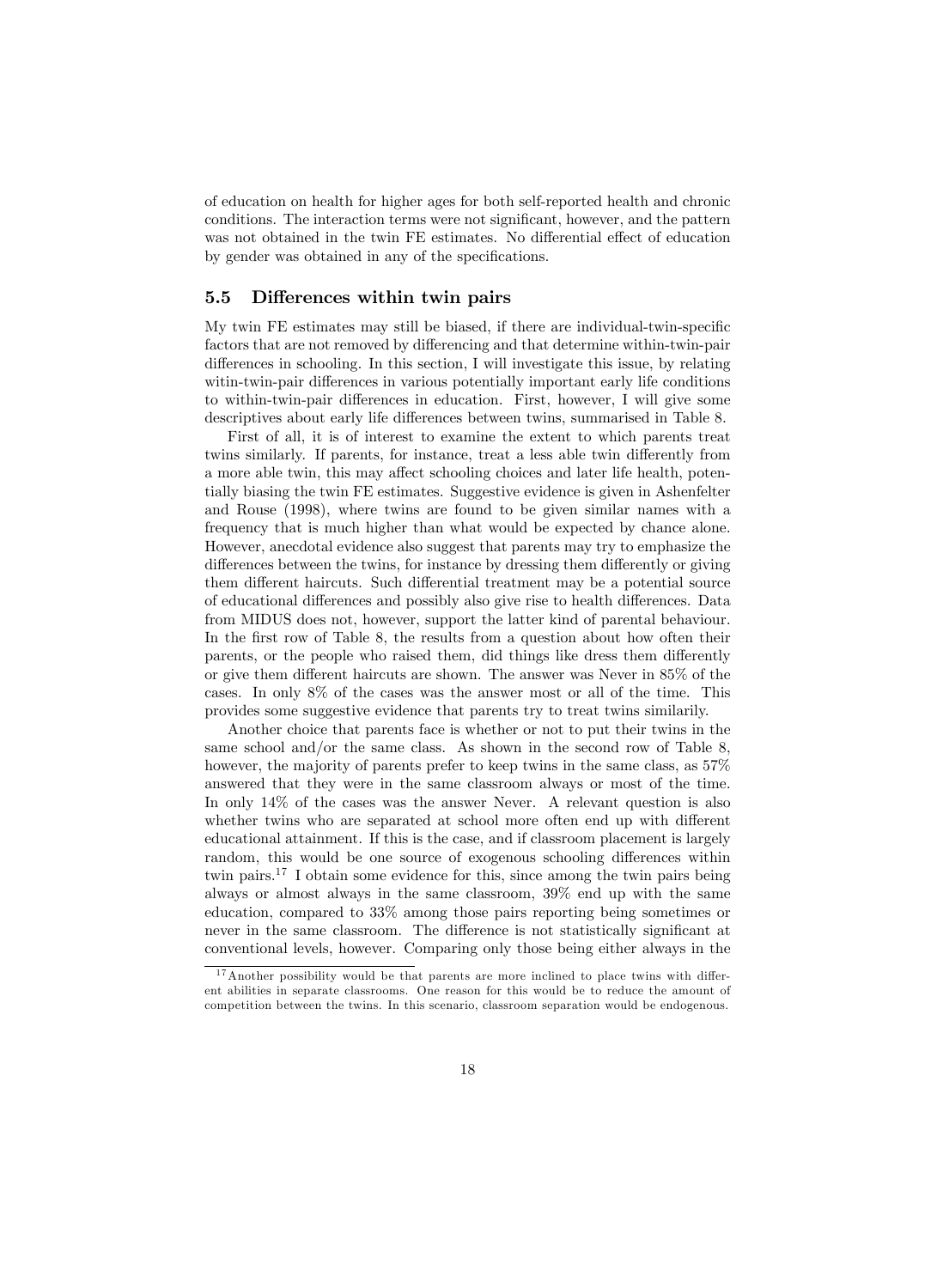same classroom with those being never in the same classrom reveals a somewhat larger differences, however;  $39\%$  vs  $31\%$ .

Another potentially important source of within-twin-pair differences in educational attainment and health is differences in their peer groups. Twins may self-select into different peer groups or face different peer groups due to classroom placement policies. Unobserved peer behavior that differ within twin pairs may therefore threaten the validity of twin FE estimates. This worry seems largely unfounded, however, since as many as 90% of the twins report that they always or most of the time had the same playmates. Only 2% report that they never had the same playmates.

Next, I turn to a more rigorous examination of between-twin-pair and withintwin-pair differences in various factors and their association with between-twinpair and within-twin pair differences in educational attainment. I will start with one of the earliest within-twin-pair differences that can arise; differences in birthweight. Even though identical twins share common genes, the Örst born is usually heavier than the second born. This is confirmed in the MIDUS data, where the first born is on average 77 grams heavier than the second-born. Such differences may correlate with ability, cognitive functioning and later health and, thus, also with educational attainment. In MIDUS, I have complete information on the birth weight for 206 twins, or 104 twin pairs. Twins are generally lighter, something which is also confirmed in the data, with the average birth weight being 2,331 grams.

In the first column of Table 9, the correlation between average twin-pair education and average twin-pair birthweight is shown. The results in the table are based on a 1-4 measure of education, corresponding to the four categories used in the regressions above. I tried different measures of education, for instance binary indicators of high/low education, but the results did not change to any important extent. The between-twin-pair correlation in average birthweight and average education is positive but very small,  $0.0001$ , and not significant. I also tried an indicator of low birthweight, i.e. below 2,500 grams. This resulted in a small, insignificant, negative correlation, -.008. Finally, I also tried an indicator of having very low birthweight, i.e. below 1,500 grams, resulting in a negative correlation of  $-0.15$  that was significant at the  $10\%$  level. This does suggest that families with an average very low birth weight also have a lower average educational level, giving weak evidence for ability and family background affecting schooling.

The real question is, however, to what extent differences in birthweight within twin pairs affect within-twin-pair differences in schooling. The second column of Table 9, shows the correlation between differences in education within twin pairs and differences in birthweight within twin pairs. The correlation is again very small, 0.0001, and insignificant. Similar results are obtained for the indicators of low birth weight and very low birth weight. The latter shows a negative correlation with education, but is not significant ( $p=0.37$ ). These results were similar estimating linear probability fixed effects models using binary indicators of schooling. If birthweight picks up some ability differences, these results suggest that between-twin-pair differences in education are more affected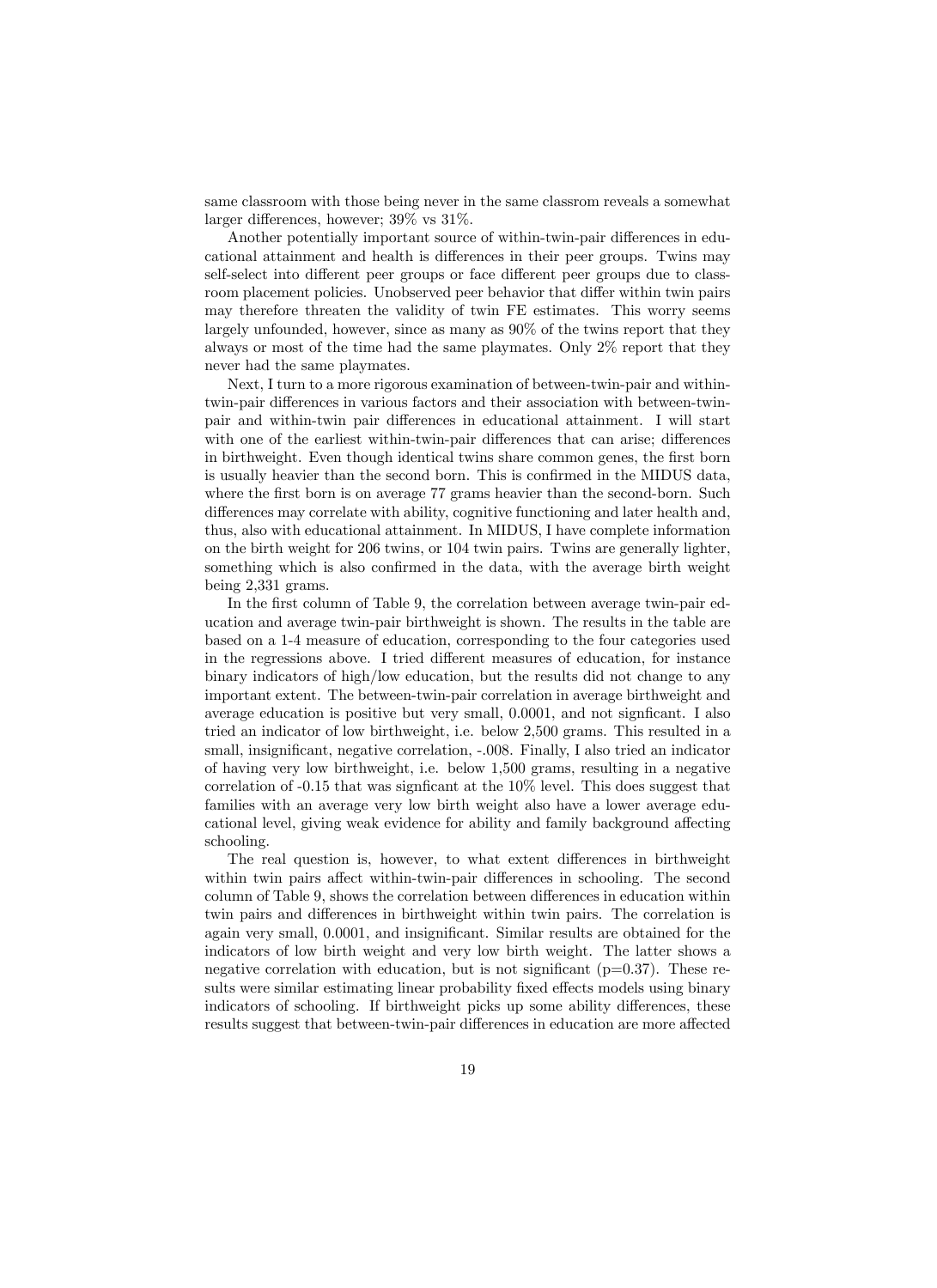by ability differences than differences in education within pairs.

The remaining rows of Table 9, shows between-twin-pair and within-twinpair correlations in other areas. An important source of differences in education obtained may be early life differences in health. To address this, I use measures of self-reported physical and mental health at age 16, which is given retrospectively by the respondents. These measures capture health differences that exist prior to completing schooling. The variables ranges from 1 to 5, where 1 denotes poor health and 5 excellent health. The second row of Table 9 shows the between-twin-pair and within-twin-pair correlation in early health and educational attainment.

The between-twin-pair correlation in average self-reported health at 16 and educational attainment is positive, but small and insignificant; 0.06. The withintwin-pair correlation is similar, 0.07, but again not significant. For mental health, the results are largely mirrored, the correlation being 0.04 both between twin-pairs and within twin pairs. This suggest that differences within twin pairs in self-reported physical and mental health at age 16, which could pick up ability differences, does not affect educational attainment and therefore do not bias my twin FE estimates.

Next, I will consider a range of indicators of parent-child relations. These measures reflect factors such as time and attention given by parents, love and affection given, strictness about rules, punishments, rating of relationship, parents expectations, and physical abuse.<sup>18</sup> The between-twin-pair correlation between average education and several of these factors is significant. For instance, the results show that the time and attention given by the mother is significantly and negatively related to educational attainment. Moreover, having a father who was less strict about rules shows a significant and positive association with education. Having a mother who held low expectations about the respondent is negatively related to educational attainment. Finally, having a mother or a father who beated or hit the respondent show a negative correlation with educational attainment.

None of these associations are significant in the within-twin-pair regressions, however. The only exception is the variable indicating how much love and affection the father showed. This variable is significant and actually shows a negative correlation with educational attainment in the within-twin-pair regression. To summarise, the within-twin pair differences in schooling are uncorrelated with almost all of these rather detailed measures of early life differences in early health and parental treatment. These findings support those of Ashenfelter and Rouse (1998) and Bonjour et al. (2004). These results lend some credibility to the results in this paper, as well as to the general validity of using a twin-differences design to study the returns to schooling.

<sup>&</sup>lt;sup>18</sup>To assess the relationship to the father/mother, the respondent was asked to rate it on a 1-5 scale, were 1 means excellent and 5 means poor. For the other questions indicating parental treatment, the scale went to 1 to 4, where 1 indicates a lot and 4 not at all. Physical abuse was assessed by asking how often the mother/father pushed, grabbed, shoved, slapped, or threw something at the respondent. The scale went from 1 (often) to 4 (never).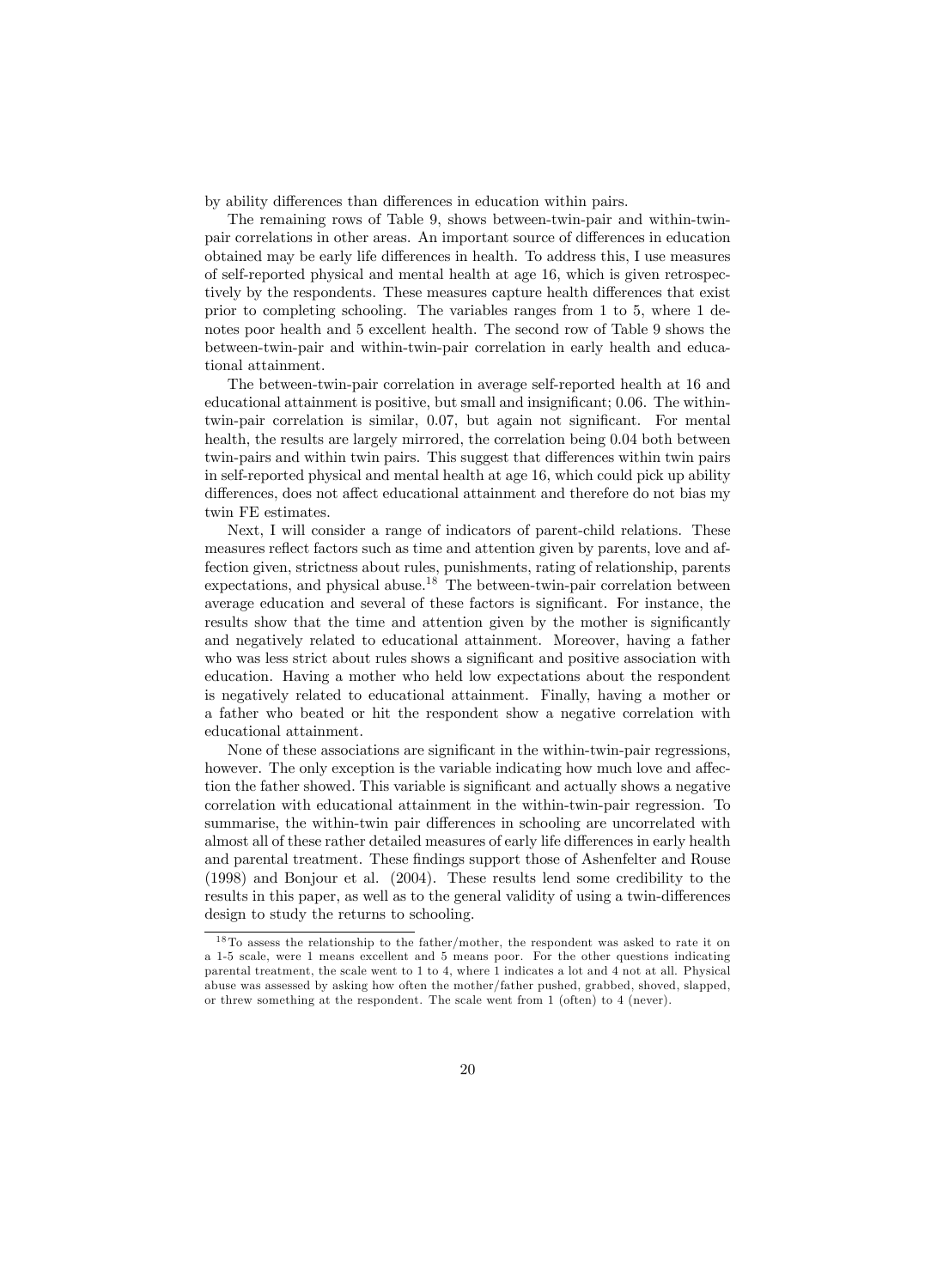#### 6 Conclusion and discussion

I used a sample of identical twins to estimate the health returns to different levels of education. The results suggest a causal effect running from education to health. Higher educational levels are found to be positively related to selfreported health but negatively related to the number of chronic conditions. In contrast, estimates based on imputed number of years of schooling showed only small associations with health in the pooled twin sample and no significant association when employing twin FE methods.

My results do not provide any evidence that that the education/health gradient works through important lifestyle factors, such as smoking and overweight, or factors such as job risks and health insurance coverage. To the best of my knowledge, this is the first attempt to apply a twin-differencing approach to the topic. A twin-differencing approach may provide estimates that come closer to reflect an Average Treatment Effect compared to studies using educational reforms, for instance, to identify the effect of education on health. Further studies should continue to explore the mechanisms, while properly controlling for the endogeneity of education.

My results does not provide any evidence that unobserved "ability" differences within twin pairs are biasing my within-twin-pair estimates. I investigated this by first estimating the correlation between average twin-pair education and average average twin-pair early life characteristics that may be correlated with "ability" and/or time preferences, such as birthweight, early life mental and physical health, early health behaviours, and parental treatment. By comparing these estimates with those obtained from regressions on within-twin-pair differences in education on within-twin-pair differences in the same early life characteristics, I was able to get an indication of the expected "ability" bias in the regressions. The results indicated that the ability bias is less in the withintwin-pair estimates.

For self-reported health, I found that the twin FE estimates exceeded the OLS estimates. This is a bit unexpected, since it is usually assumed that the OLS estimates are upward biased and that controlling for unobserved ability will reduce the magnitude of the estimates. A similar results for the wage returns to education was obtained by Ashenfelter and Kreuger (1994).<sup>19</sup> One interpretation is that the correlation between ability, schooling, and health is more complex than what is usually assumed. If unobserved components, such as ability, affects the marginal cost of schooling, but not the marginal benefit, a negative correlation between ability and schooling may result. For instance, the marginal cost of schooling may be higher for people with high ability, since the foregone earnings are greater. If twin differencing removes unobserved ability, estimates will then increase in magnitude.

While I was able to address the issue of within-twin-pair ability bias, I was not able to account for the ináuence of measurement errors in the reports on

<sup>&</sup>lt;sup>19</sup> This result did not hold, however, when Rouse  $(1998)$  and Ashenfelter and Rouse  $(1998)$ replicated the study with larger samples, suggesting that the Önding of Ashenfelter and Kreuger (1994) was an artifact of their sample.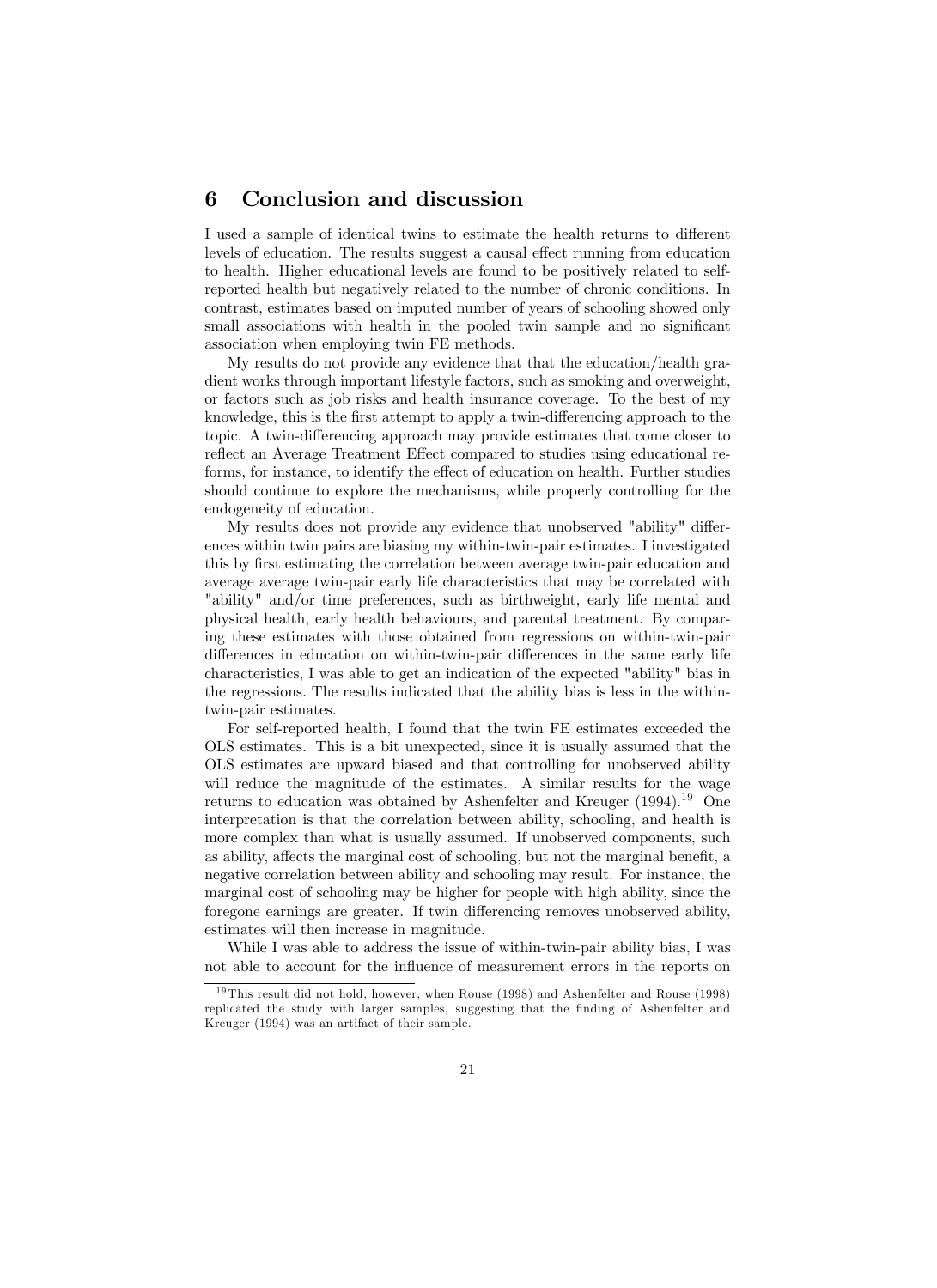schooling. It should be noted, though, that ability bias give rise to an upward bias in the estimates, whereas measurement errors give rise to a downward bias. For the purpose of this paper, it was more important to address the former problem, since knowledge is still needed as to whether education has a causal effect  $at$   $all$  on health.

In future work, I will consider a much larger sample of twins, drawn from twin registers. This will allow me to address the issue of heterogenous health returns to education with much greater precision, to adress the measurement errors problem, as well as to examine a greater range of health outcomes and health behaviours.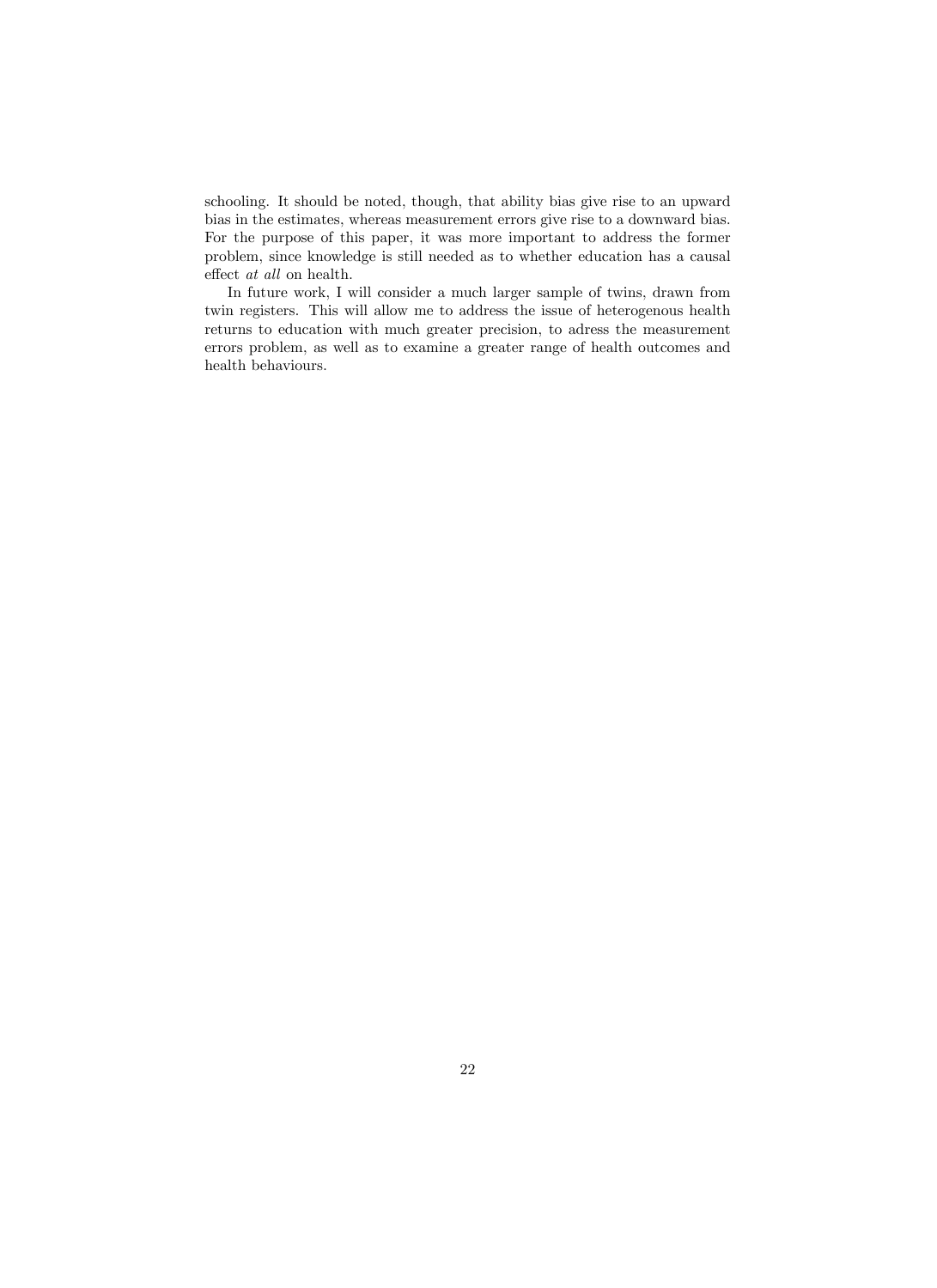#### 7 References

Adams, Scott. 2002. "Educational Attainment and Health: Evidence from a Sample of Older Adults." Education Economics, 10(20), 97–109.

Angrist, Joshua, and Alan Krueger. 1991. "Does Compulsory School Attendance Affect Schooling and Earnings?" Quarterly Journal of Economics,  $106(4)$ , 979-1014.

Arendt, Jacob. 2005. "Does Education Cause Better Health? A Panel Data Analysis Using School Reforms for Identification." Economics of Education Review,  $24(2)$ ,  $149-160$ .

Arkes, Jeremy. 2004. "Does Schooling Improve Adult Health?" Working Paper, RAND Corporation, Santa Monica, CA.

Ashenfelter, Orley, and Alan Krueger. 1994. "Estimating the Returns to Schooling Using a New Sample of Twins." American Economic Review, 84(5): 1157-1174.

Ashenfelter, Orley, and Cecilia Rouse. 1998. "Income, Schooling and Ability: Evidence from a New Sample of Identical Twins. Quarterly Journal of  $Economics, 113(1), 253-284.$ 

Behrman, Jere R. and Mark R. Rosenzweig. 2004. "Returns to Birthweight." Review of Economics and Statistics 86, 586–601.

Belman, Dale and John Heywood.1991. "Sheepskin Effects in the Return to Education", Review of Economics and Statistics 73: 720-724.

Berger, Mark. C., and J. Paul Leigh. 1989. "Education, Self-Selection and Health." Journal of Human Resources  $24(3)$ :  $433-455$ .

Black, Sandra E., Paul J. Devereux, and Kjell G. Salvanes. 2007. "From the Cradle to the Labor Market? The Effect of Birth Weight on Adult Outcomes." Quarterly Journal of Economics, 122(1): 409-439.

Bonjour, Dorothe, Lynn Cherkas, Jonathon Haskel, Denise Hawkes and Tim Spector. 2003. "Returns to Education: Evidence from UK Twins." American Economic Review, 93(5): 1799-1812.

Bound, John and Gary Solon. 1999. "Double Trouble: On the Value of Twin-Based Estimation of the Return to Schooling." Economics of Education Review 18, 169-182.

Card, David. 1999. "The Causal Effect of Education on Earnings," chapter 30 in The Handbook of Labor Economics, Volume 3A, 1999.

Card, David. 2001. "Estimating the Return to Schooling: Progress on Some Persistent Econometric Problems." Econometrica 69(5):127-1160.

Chou, Shin-Yi, Jin-Tan Liu, Michael Grossman, Theodore Joyce. 2007. "Parental Education and Child Health: Evidence from a Natural Experiment in Taiwan." NBER working paper No. 13466.

Cutler, David, and Adriana Lleras-Muney. (2008). "Education and Health: Evaluating Theories and Evidence." In: The Effects of Social and Economic Policy on Health, Editors J. House, R. Schoeni, G. Kaplan, and H. Pollack, forthcoming, Russell Sage Press.

Currie, Janet, and Enrico Moretti. 2003. "Motherís Education and the Intergenerational Transmission of Human Capital: Evidence from College Open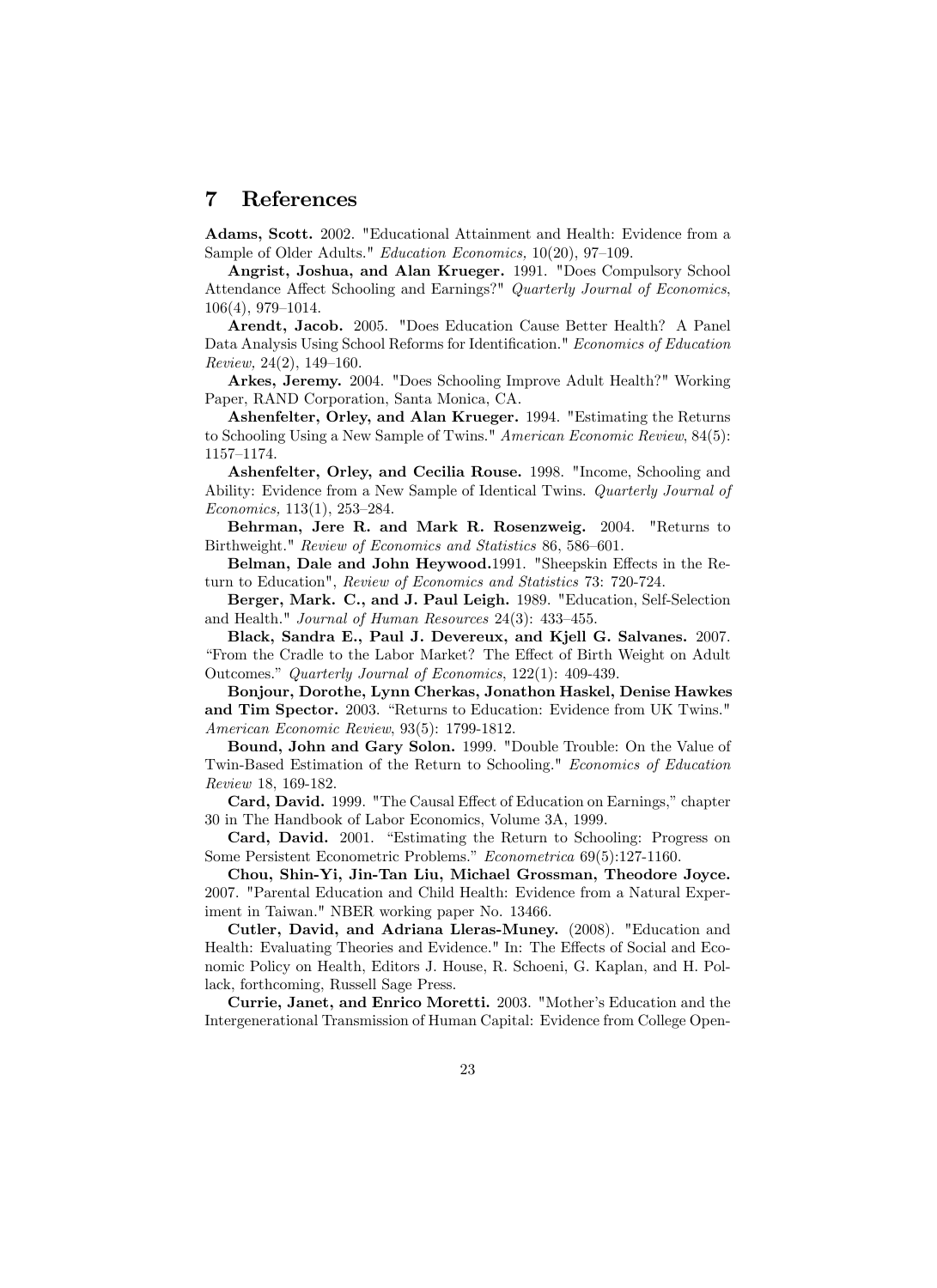ings and Longitudinal Data." Quarterly Journal of Economics 118(4): 1495- 1532.

de Walque, Damien. 2007. "Does Education Affect Smoking Behavior? Evidence Using the Vietnam Draft as an Instrument for College Education." Journal of Health Economics 26(5): 877-895.

Fuchs, Victor R. 1982. "Time Preference and Health: An Exploratory Study", in: Fuchs, V.R., (ed.), Economic Aspects of Health, University of Chicago Press, Chicago, pp. 93-120.

Griliches, Zvi. 1979. "Sibling Models and Data in Economics: Beginnings of a Survey." *Journal of Political Economy* 87(5):  $37-64$ .

Grimard, Franque, and Daniel Parent. 2007. "Education and Smoking: Were Vietnam Draft Avoiders also More Likely to Avoid Smoking?" Journal of Health Economics 26(5): 896-926.

Groot, Wim. 2000. "Adaption and Scale of References Bias in Self-Assessments of Quality of Life." Journal of Health Economics 19(3): 403-420.

Grossman, Michael. 1972. "On the Concept of Health Capital and the Demand for Health." Journal of Political Economy 80(2): 223-55.

Grossman, Michael. 2004. "The Demand for Health, 30 Years Later: A Very Personal Retrospective and Prospective Reflection." Journal of Health Economics 23(4): 629-636.

Grossman, Michael. 2006. "Education and Non-market Outcomes." In Handbook of the Economics of Education Vol. 1, edited by E. Hanushek and F. Welch. Amsterdam: North-Holland, Elsevier Science, 577-633.

Hungerford, Thomas and Gary Solon. 1987. "Sheepskin Effcts in the Return to Education". Review of Economics and Statistics 69(1): 175-177.

Idler, Ellen I, and Yael Benyamini. 1997. "Self-Rated Health and Mortality: A Review of Twenty-Seven Community Studies." Journal of Health and Social Behavior 38(1): 21-37.

Isacsson, Gunnar. 1999. "Estimates of the Return to Schooling in Sweden From a Large Sample of Twins." Labour Economics 6(4): 471-489.

Jaeger, David A. 1997. "Reconciling the Old and New Census Bureau Education Questions: Recommendations for Researchers." Journal of Business and Economic Statistics 15(3), 300-309.

Kenkel, Donald. 1991. "Health Behavior, Health Knowledge, and Schooling." Journal of Political Economy 99(2): 287-305.

Kenkel, Donald, Dean Lillard, and Alan Mathios. 2006. "The Roles of High School Completion and GED Receipt in Smoking and Obesity." Journal of Labor Economics 24(3): 635-660.

Lahema, Eero, Pekka Martikainen, Mikko Laaksonen, and Akseli Aittomäki. 2004. "Pathways Between Socioeconomic Determinants of Health." Journal of Epidemiology and Community Health 58(4): 327-332

Leigh, Paul J., and Rachna Dhir. 1997. "Schooling and Frailty Among Seniors." Economics of Education Review 16(1): 45-57.

Lleras-Muney, Adriana. 2005. "The Relationship Between Education and Adult Mortality in the U.S." Review of Economic Studies 72(1): 189-221.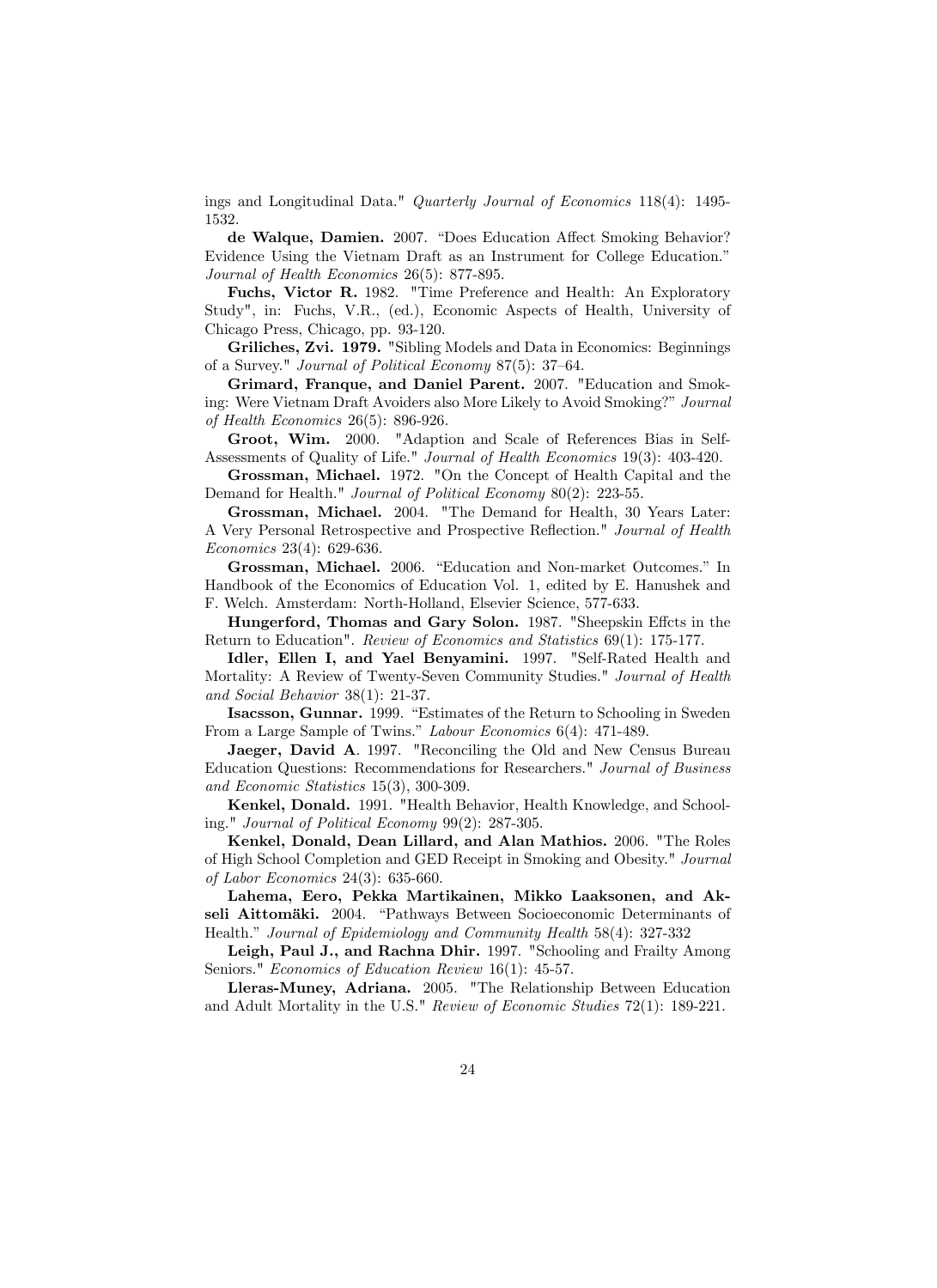Lundborg, Petter, and Björn Lindgren. 2004. "Do They Know What They are Doing? Risk Perceptions and Smoking Behaviour among Swedish Teenagers." Journal of Risk and Uncertainty  $28(3)$ :  $261-286$ .

Lundborg, Petter. 2007. "Smoking, Information Sources, and Risk Perceptions. New Evidence on Swedish Data." Journal of Risk and Uncertainty 34(3): 217-240.

Mazumder, Bhashkar. 2007. "How Did Schooling Laws Improve Long-Term Health and Lower Mortality?î Federal Reserve Bank of Chicago, WP 2006-23.

Miller, Paul, Charles Mulvey, and Nick Martin. 2005. "Birth Weight and Schooling and Earnings: Estimates from a Sample of Twins." Economics Letters  $86(3)$ : 387–392.

Nichols, R C, and Bilbro, W C. 1966. "The Diagnosis of Twin Zygosity." Acta Genet. 16(3): 265-275.

Oreopoulos, Philip. 2006."Estimating Average and Local Average Treatment Effects of Education when Compulsory School Laws Really Matter." American Economic Review 96(1): 152-175.

Rosenzweig, Mark R. and T Paul Schultz. 1982. "The Behavior of Mothers as Inputs to Child Health: the Determinants of Birth Weight, Gestation, and Rate of Fetal Growth", in: Victor R. Fuchs, ed., Economic Aspects of Health (University of Chicago Press for the National Bureau of Economic Research, Chicago) pp. 53-92.

Sander, William. 1995. "Schooling and Quitting Smoking." Review of Economics and Statistics 77(1), 191-199.

Spasojevic, Jasmina. 2003. "Effects of Education on Adult Health in Sweden: Results from a Natural Experiment." Ph.D. Dissertation, City University of New York Graduate Center.

Viscusi, W. Kip. 1990. "Do Smokers Underestimate Risks?" Journal of Political Economy  $98(6)$ : 1253–1268.

Viscusi, W. Kip. 1991. "Age Variations in Risk Perceptions and Smoking Decisions." The Review of Economics and Statistics 73(4): 577–588.

Wolfe Barbara L, and Robert H. Haveman. 2002. "Social and Nonmarket Benefits from Education in an Advanced Economy", in: Yolanda K. Kodrzyki, ed., Education in the 21st Century: Meeting the Challenges of a Changing World (Conference Series 47, Federal Reserve Bank of Boston) pp. 97-131.

#### 8 Tables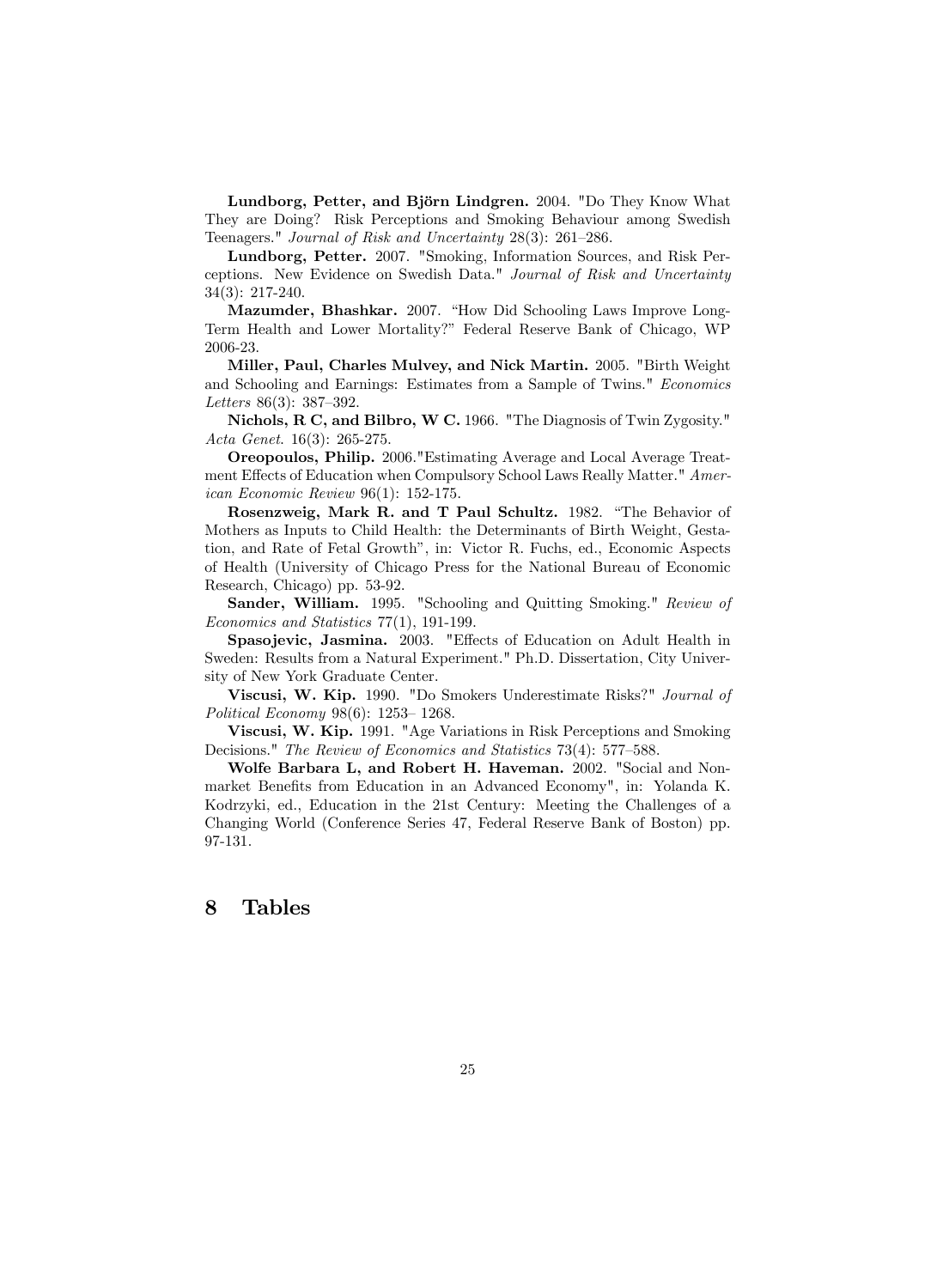| <b>Variables</b>               | rable r. Descriptive statistics.<br>Means<br>(std. err.) |            |                         |  |
|--------------------------------|----------------------------------------------------------|------------|-------------------------|--|
|                                | Main sample<br>Twin sample                               |            | $\overline{\text{CPS}}$ |  |
| Socio-economic and demographic |                                                          |            |                         |  |
| Female (percent)               | 0.505                                                    | 0.527      | 0.517                   |  |
|                                | (.009)                                                   | (.019)     |                         |  |
| Age 25-34                      | 0.215                                                    | 0.226      | 0.276                   |  |
|                                | (.007)                                                   | (.016)     |                         |  |
| Age 35-44                      | 0.246                                                    | 0.317      | 0.270                   |  |
|                                | (.007)                                                   | (.018)     |                         |  |
| Age 45-54                      | 0.236                                                    | 0.249      | 0.192                   |  |
|                                | (.007)                                                   | (.016)     |                         |  |
| Age 55-64                      | 0.192                                                    | 0.141      | 0.139                   |  |
|                                | (.007)                                                   | (.013)     |                         |  |
| Age 65-74                      | 0.109                                                    | 0.066      | 0.122                   |  |
|                                | (.005)                                                   | (.009)     |                         |  |
| White                          | 0.880                                                    | 0.934      | 0.848                   |  |
|                                | (.006)                                                   | (.010)     |                         |  |
| Married or cohabitating        | 0.678                                                    | 0.776      |                         |  |
|                                |                                                          |            |                         |  |
|                                | (0.008)                                                  | (.015)     |                         |  |
| High school graduate           | 0.297                                                    | 0.318      | 0.342                   |  |
|                                | (.008)                                                   | (.018)     |                         |  |
| Some college (no bachelor)     | 0.309                                                    | 0.330      | 0.276                   |  |
|                                | (.008)                                                   | (.018)     |                         |  |
| College graduate               | $\,0.283\,$                                              | 0.291      | 0.226                   |  |
|                                | (.008)                                                   | (.017)     |                         |  |
| Income $(\$1,000)$             | 23,549                                                   | 25,979     |                         |  |
|                                | (463.724)                                                | (1001.463) |                         |  |
| Health variables               |                                                          |            |                         |  |
| Health 0-10 scale              | 7.348                                                    | 7.856      |                         |  |
|                                | (.031)                                                   | (.057)     |                         |  |
| Number of chronic conditions   | 2.569                                                    | 1.982      |                         |  |
|                                | (.049)                                                   | (.086)     |                         |  |
| Smoking                        | 0.243                                                    | 0.213      |                         |  |
|                                | (.007)                                                   | (.016)     |                         |  |
| Physical activity              | $5.158\,$                                                | 5.822      |                         |  |
|                                | (.100)                                                   | (.214)     |                         |  |
| Body Mass Index                | 26.893                                                   | 26.025     |                         |  |
|                                | (.104)                                                   | (.191)     |                         |  |
| Overweight                     | 0.495                                                    | 0.490      |                         |  |
|                                | (.009)                                                   | (.019)     |                         |  |
| Work impact on health          | 2.590                                                    | 2.612      |                         |  |
|                                | (.023)                                                   | (.048)     |                         |  |
| Work accident                  | 0.610                                                    | 0.545      |                         |  |
|                                | (.064)                                                   | (.081)     |                         |  |
| Health insurance               | 0.886                                                    | 0.901      |                         |  |
|                                | (.006)                                                   | (.012)     |                         |  |
|                                | 26                                                       |            |                         |  |

Table 1: Descriptive statistics.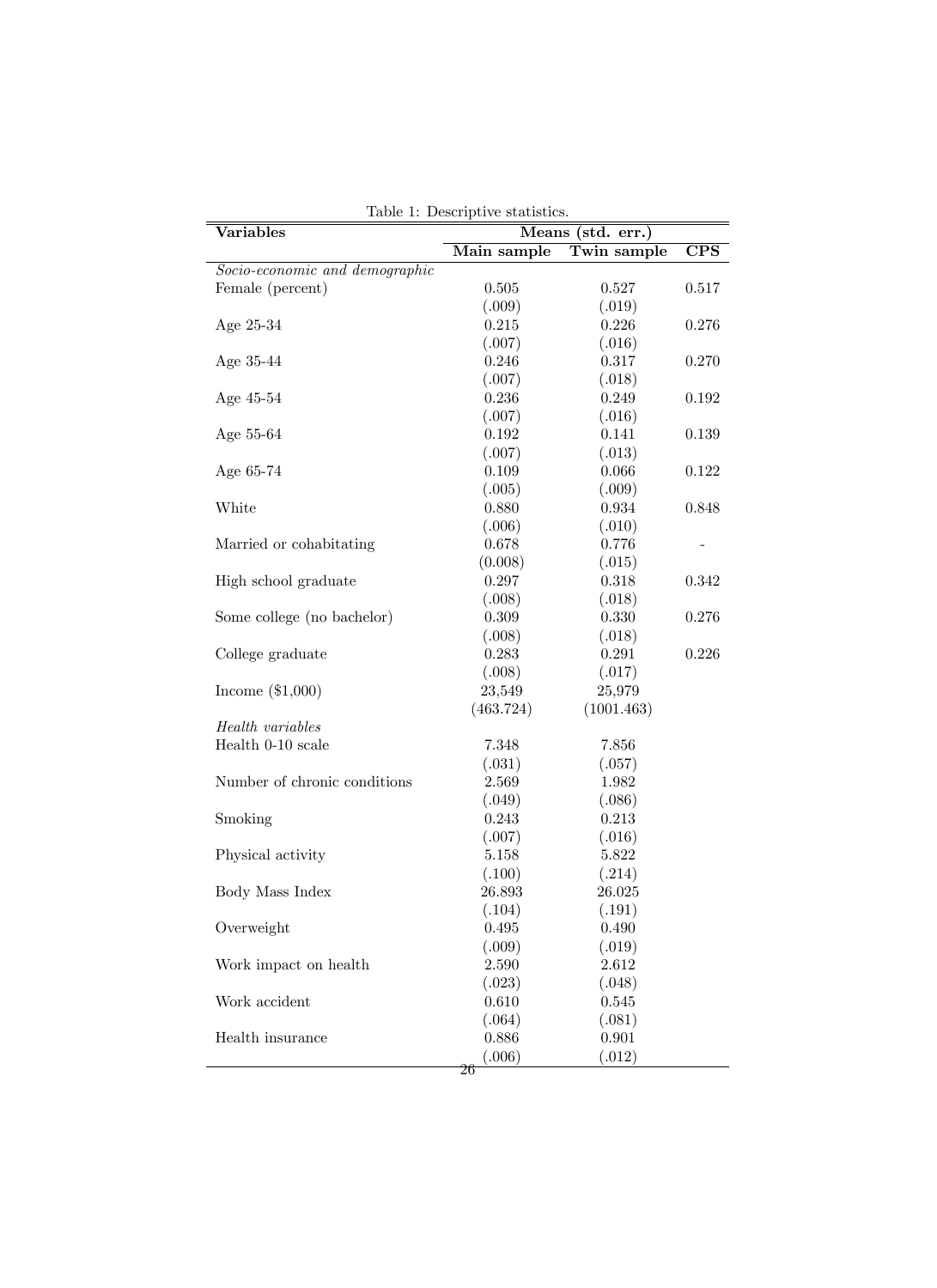| Variables      | Main                 | Pooled         | FE                           | Main        | Pooled      | FE          |
|----------------|----------------------|----------------|------------------------------|-------------|-------------|-------------|
|                | Self-reported health |                | Number of chronic conditions |             |             |             |
| Age            | $-0.038**$           | $-0.051$       |                              | $0.100***$  | $0.090*$    |             |
|                | (0.018)              | (0.036)        |                              | (0.028)     | (0.052)     |             |
| Age squared    | $0.000**$            | $0.001^{\ast}$ |                              | $-0.001**$  | $-0.001$    |             |
|                | (0.000)              | (0.000)        |                              | (0.000)     | (0.001)     |             |
| Female         | 0.024                | 0.119          |                              | $0.567***$  | $0.695***$  |             |
|                | (0.063)              | (0.115)        |                              | (0.098)     | (0.168)     |             |
| White          | $-0.149$             | $-0.588**$     |                              | 0.043       | $-0.661**$  |             |
|                | (0.096)              | (0.230)        |                              | (0.151)     | (0.335)     |             |
| Married/Part.  | 0.007                | 0.038          | 0.075                        | $-0.090$    | $-0.132$    | $-0.275$    |
|                | (0.071)              | (0.144)        | (0.198)                      | (0.112)     | (0.210)     | (0.261)     |
| Income         | $0.003***$           | $0.002**$      | $0.003**$                    | $-0.003***$ | $-0.002$    | $-0.002$    |
|                | (0.001)              | (0.001)        | (0.002)                      | (0.001)     | (0.002)     | (0.002)     |
| High school    | $0.480***$           | $0.569**$      | $1.043**$                    | $-0.784***$ | $-1.703***$ | $-1.480***$ |
|                | (0.114)              | (0.254)        | (0.422)                      | (0.180)     | (0.370)     | (0.556)     |
| Some college   | $0.382***$           | $0.658**$      | $1.242***$                   | $-0.745***$ | $-2.055***$ | $-1.203**$  |
|                | (0.114)              | (0.255)        | (0.440)                      | (0.180)     | (0.372)     | (0.579)     |
| College degree | $0.590***$           | $0.904***$     | $1.221**$                    | $-1.203***$ | $-2.005***$ | $-0.941$    |
|                | (0.118)              | (0.260)        | (0.507)                      | (0.186)     | (0.379)     | (0.667)     |
| Constant       | $7.672***$           | $8.340***$     | $6.476***$                   | 0.313       | 1.917       | $3.508***$  |
|                | (0.422)              | (0.874)        | (0.435)                      | (0.664)     | (1.274)     | (0.572)     |
| $\mathbf n$    | 2877                 | 642            | 624                          | 2886        | 641         | 622         |

Table 2: Regressions on self-reported health and the number of chronic conditions.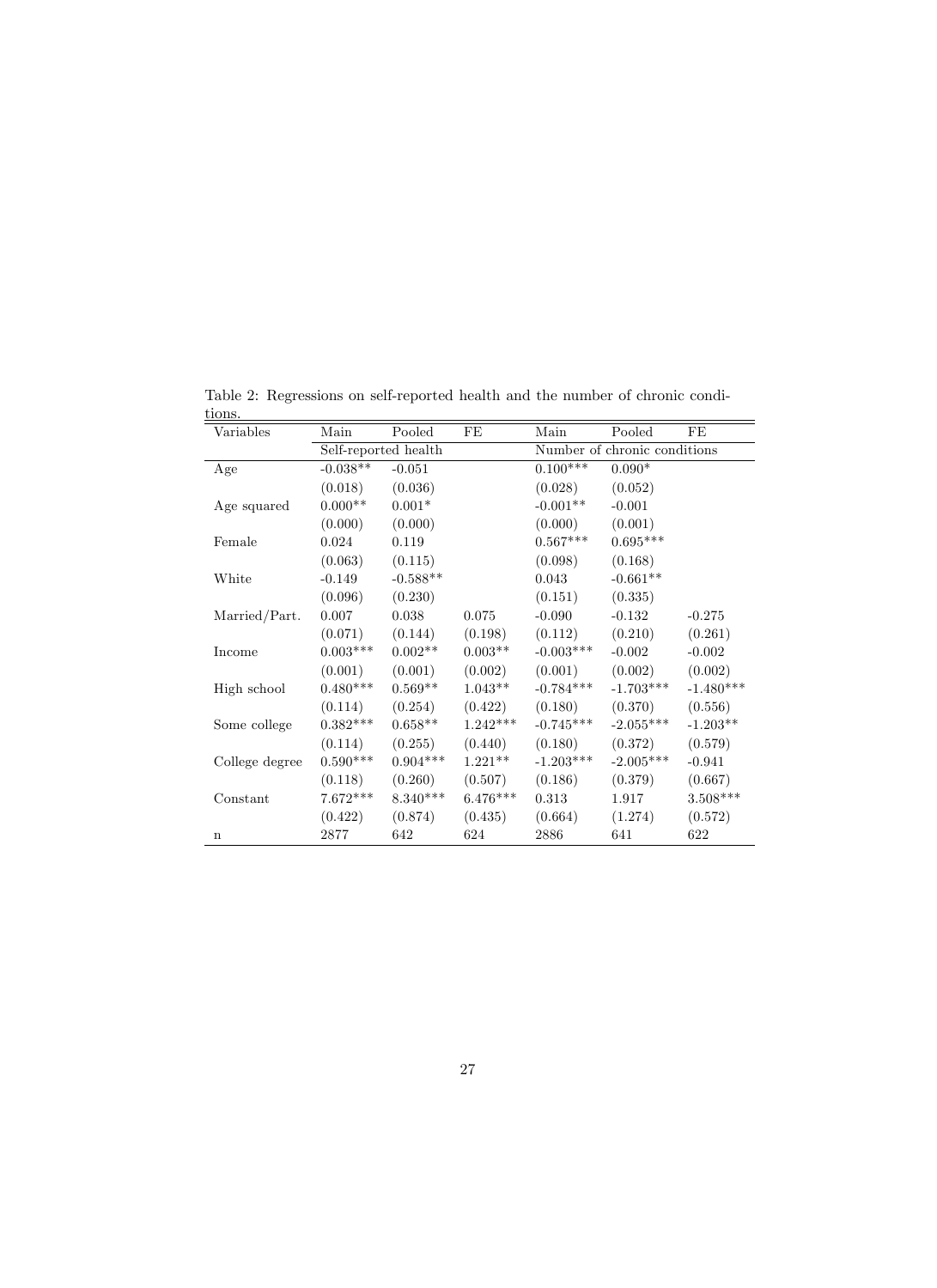| Variables      | Pooled      | FE            | Pooled      | FE         |  |
|----------------|-------------|---------------|-------------|------------|--|
|                | Smoking     | Smoking at 16 |             |            |  |
| Age            | 0.009       |               | $-0.005$    |            |  |
|                | (0.010)     |               | (0.012)     |            |  |
| Age squared    | $-0.000$    |               | 0.000       |            |  |
|                | (0.000)     |               | (0.000)     |            |  |
| Female         | 0.032       |               | $-0.135***$ |            |  |
|                | (0.031)     |               | (0.040)     |            |  |
| White          | 0.060       |               | $0.165**$   |            |  |
|                | (0.063)     |               | (0.080)     |            |  |
| Married/Part.  | $-0.055$    | 0.051         | $-0.052$    | $-0.045$   |  |
|                | (0.039)     | (0.043)       | (0.050)     | (0.056)    |  |
| Income         | $-0.001*$   | $-0.000$      | 0.001       | $-0.000$   |  |
|                | (0.000)     | (0.000)       | (0.000)     | (0.000)    |  |
| High school    | $-0.183***$ | $-0.070$      | $-0.077$    | 0.010      |  |
|                | (0.069)     | (0.098)       | (0.088)     | (0.126)    |  |
| Some college   | $-0.185***$ | $-0.047$      | $-0.121$    | $-0.173$   |  |
|                | (0.070)     | (0.101)       | (0.088)     | (0.131)    |  |
| College degree | $-0.357***$ | $-0.167$      | $-0.226**$  | $-0.023$   |  |
|                | (0.071)     | (0.116)       | (0.090)     | (0.150)    |  |
| Constant       | 0.325       | $0.270***$    | $0.728**$   | $0.603***$ |  |
|                | (0.238)     | (0.100)       | (0.303)     | (0.130)    |  |
| $\mathbf n$    | 642         | 690           | 638         | 686        |  |

Table 3: Regressions on smoking.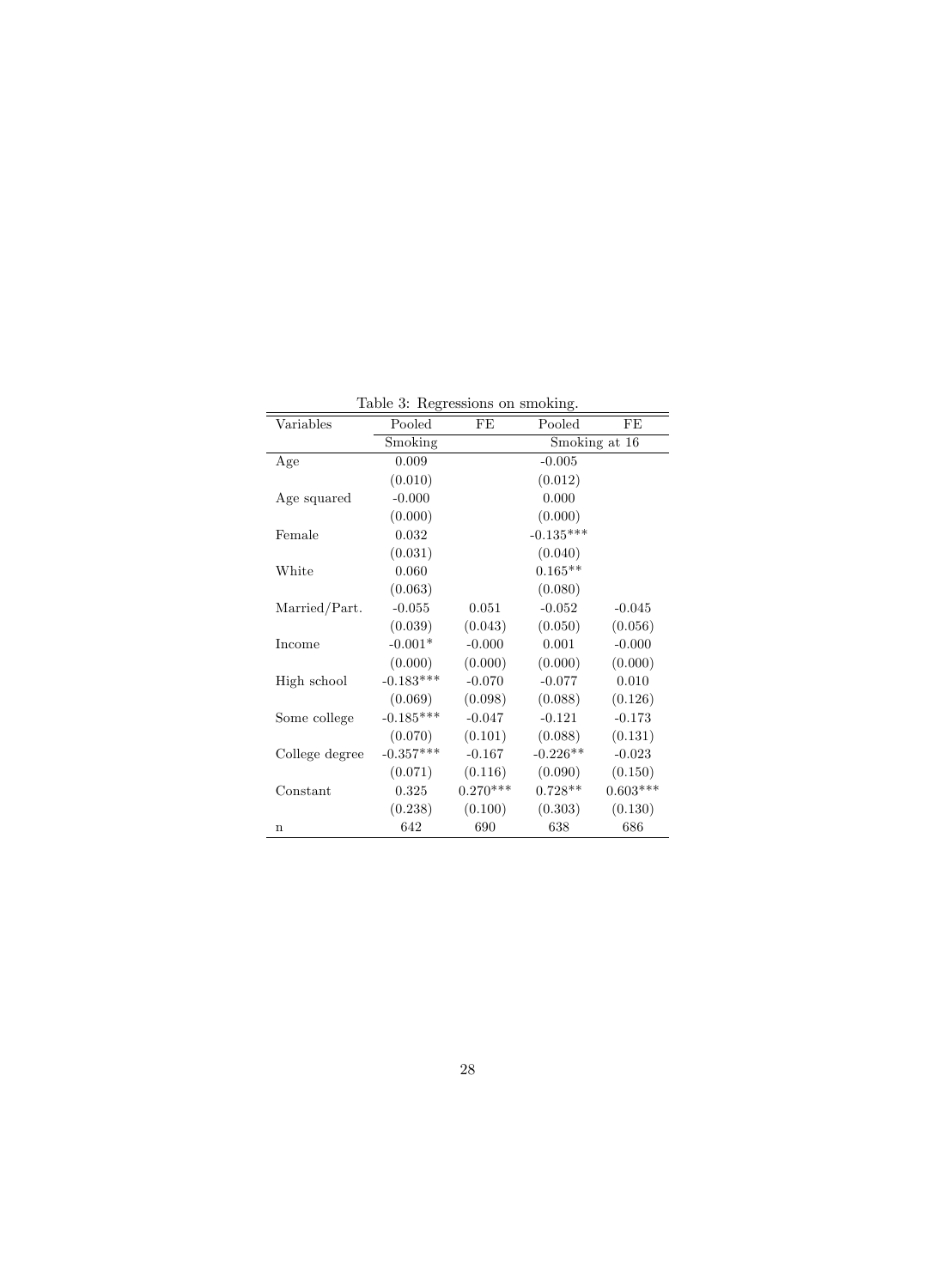| Variables      | Pooled     | FE                | Pooled      | FE        | Pooled      | FE         |
|----------------|------------|-------------------|-------------|-----------|-------------|------------|
|                |            | Physical activity | BMI         |           | Overweight  |            |
| Age            | $-0.140$   |                   | $0.189*$    |           | 0.018       |            |
|                | (0.123)    |                   | (0.114)     |           | (0.012)     |            |
| Age squared    | 0.001      |                   | $-0.002$    |           | $-0.000$    |            |
|                | (0.001)    |                   | (0.001)     |           | (0.000)     |            |
| Female         | $0.773*$   |                   | $-1.526***$ |           | $-0.230***$ |            |
|                | (0.401)    |                   | (0.371)     |           | (0.039)     |            |
| White          | 1.053      |                   | $-1.663**$  |           | $-0.128$    |            |
|                | (0.796)    |                   | (0.744)     |           | (0.078)     |            |
| Married/Part.  | 0.438      | $-0.228$          | $-0.230$    | $-0.083$  | 0.009       | $-0.019$   |
|                | (0.499)    | (0.743)           | (0.464)     | (0.405)   | (0.049)     | (0.056)    |
| Income         | 0.006      | 0.007             | $-0.004$    | $-0.001$  | $-0.000$    | $-0.000$   |
|                | (0.004)    | (0.006)           | (0.004)     | (0.003)   | (0.000)     | (0.000)    |
| High school    | 1.427      | $3.049*$          | $-1.607*$   | 0.751     | $-0.156*$   | $-0.003$   |
|                | (0.880)    | (1.574)           | (0.825)     | (0.839)   | (0.087)     | (0.127)    |
| Some college   | $1.827**$  | $3.369**$         | $-2.266***$ | 0.027     | $-0.160*$   | $-0.009$   |
|                | (0.884)    | (1.642)           | (0.829)     | (0.881)   | (0.087)     | (0.132)    |
| College degree | 2.198**    | $3.314*$          | $-3.160***$ | 0.019     | $-0.200**$  | 0.050      |
|                | (0.899)    | (1.890)           | (0.840)     | (1.018)   | (0.089)     | (0.151)    |
| Constant       | $9.252***$ | 5.909***          | 26.406***   | 25.757*** | $0.510*$    | $0.519***$ |
|                | (3.030)    | (1.623)           | (2.814)     | (0.871)   | (0.298)     | (0.131)    |
| $\mathbf n$    | 639        | 646               | 618         | 625       | 642         | 690        |

Table 4: Regressions on physical activity, BMI, and overweight.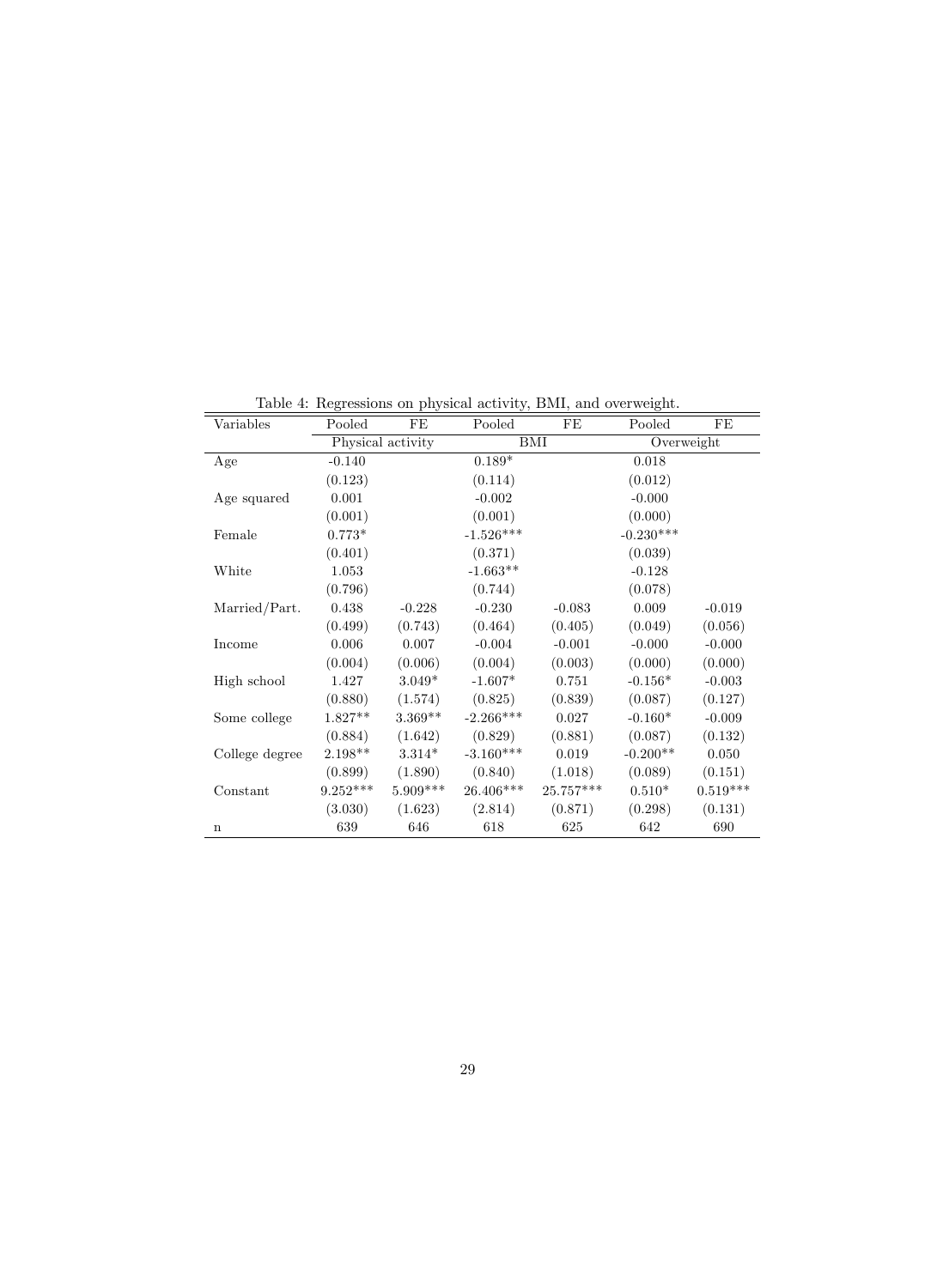|                |            |                    | Table 5: Regressions on occupational hazards. |                          |
|----------------|------------|--------------------|-----------------------------------------------|--------------------------|
| Variables      | Pooled     | FE                 | Pooled                                        | FE                       |
|                |            | Job affects health |                                               | Number of work accidents |
| Age            | $-0.004$   |                    | 0.028                                         |                          |
|                | (0.036)    |                    | (0.061)                                       |                          |
| Age squared    | $-0.000$   |                    | $-0.000$                                      |                          |
|                | (0.000)    |                    | (0.001)                                       |                          |
| Female         | $-0.195**$ |                    | $-0.335**$                                    |                          |
|                | (0.098)    |                    | (0.169)                                       |                          |
| White          | $-0.279$   |                    | 0.365                                         |                          |
|                | (0.203)    |                    | (0.347)                                       |                          |
| Married/Part.  | $-0.131$   | $-0.053$           | 0.087                                         | 0.538                    |
|                | (0.121)    | (0.201)            | (0.207)                                       | (0.385)                  |
| Income         | 0.000      | 0.001              | $-0.002$                                      | 0.000                    |
|                | (0.001)    | (0.002)            | (0.002)                                       | (0.003)                  |
| High school    | $-0.193$   | 0.144              | $-0.134$                                      | $-0.447$                 |
|                | (0.237)    | (0.509)            | (0.407)                                       | (0.974)                  |
| Some college   | $-0.359$   | $-0.107$           | 0.277                                         | 0.201                    |
|                | (0.237)    | (0.507)            | (0.406)                                       | (0.971)                  |
| College degree | $-0.305$   | 0.010              | $-0.124$                                      | $-0.981$                 |
|                | (0.237)    | (0.560)            | (0.406)                                       | (1.073)                  |
| Constant       | $3.748***$ | $2.561***$         | 0.222                                         | 0.468                    |
|                | (0.805)    | (0.510)            | (1.385)                                       | (0.974)                  |
| n              | 499        | 481                | 498                                           | 482                      |

Table 5: Regressions on occupational hazards.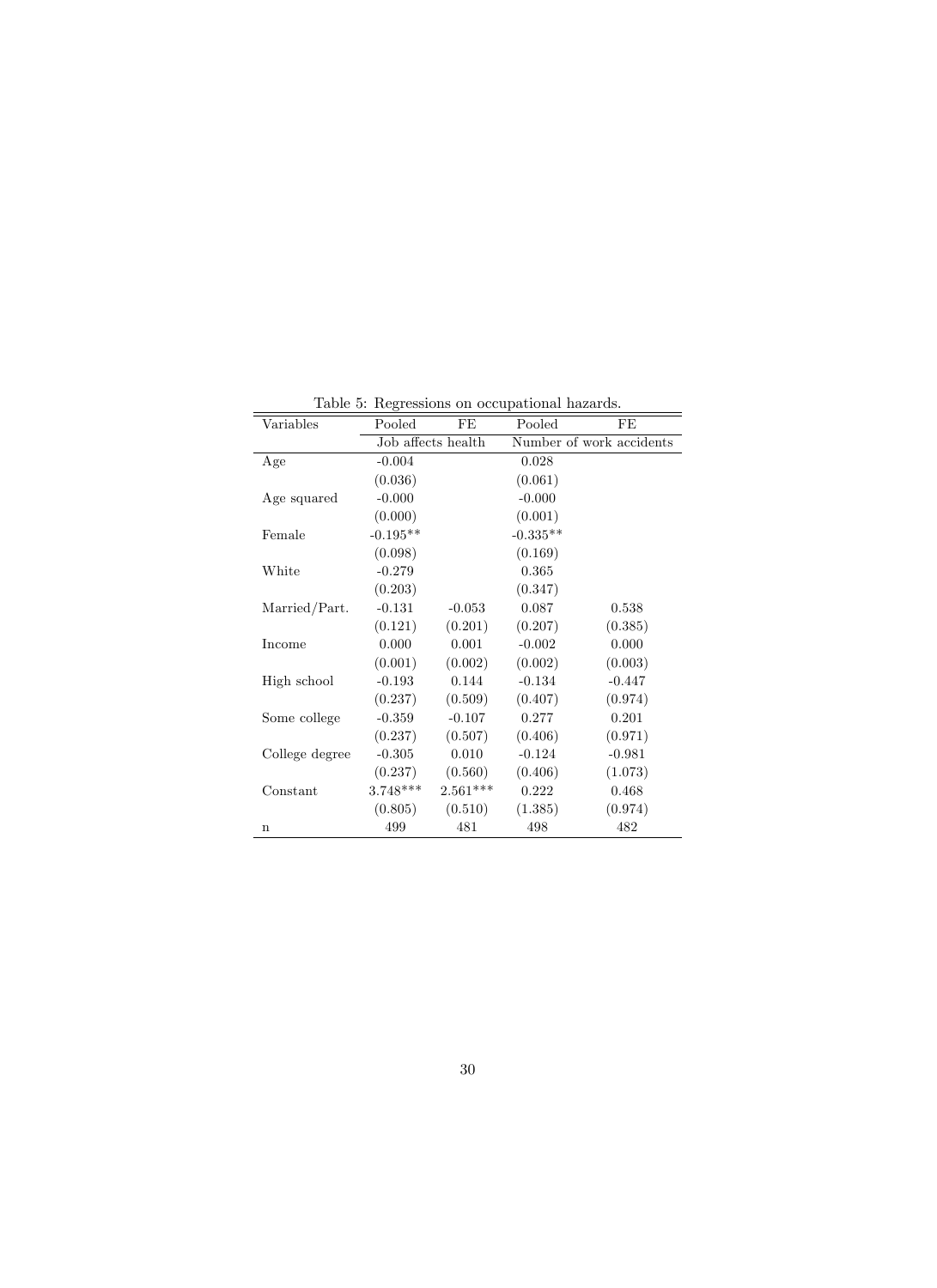| Variables      | Pooled     | FE               |
|----------------|------------|------------------|
|                |            | Health insurance |
| Age            | 0.003      |                  |
|                | (0.007)    |                  |
| Age squared    | $-0.000$   |                  |
|                | (0.000)    |                  |
| Female         | 0.003      |                  |
|                | (0.023)    |                  |
| White          | 0.057      |                  |
|                | (0.046)    |                  |
| Married/Part.  | $0.053*$   | $-0.011$         |
|                | (0.029)    | (0.044)          |
| Income         | $0.089*$   | 0.000            |
|                | (0.052)    | (0.000)          |
| Health insur.  |            |                  |
|                |            |                  |
| High school    | $0.133**$  | $-0.014$         |
|                | (0.052)    | (0.095)          |
| Some college   | $0.179***$ | $-0.119$         |
|                | (0.053)    | (0.098)          |
| College degree | $0.001**$  | $-0.036$         |
|                | (0.000)    | (0.112)          |
| Constant       | $0.538***$ | $0.925***$       |
|                | (0.176)    | (0.096)          |
| n              | 638        | 614              |

Table 6: Regressions on health insurance.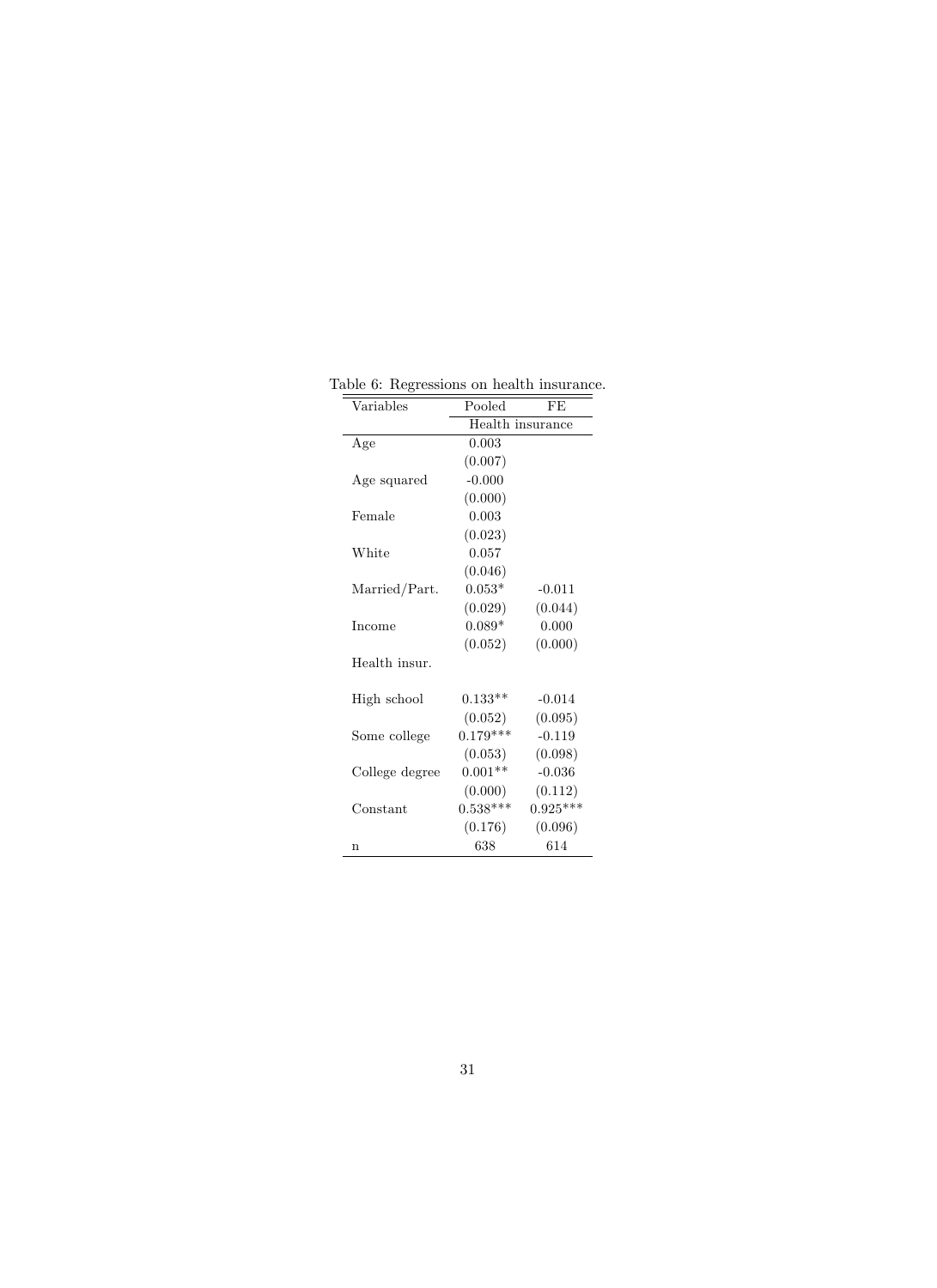| Variables                      | Pooled     | FE                   | Pooled   | FE                 |
|--------------------------------|------------|----------------------|----------|--------------------|
|                                |            | Self-reported health |          | Chronic conditions |
| High school                    | $1.911***$ | $1.251***$           | $-1.768$ | $-1.289**$         |
|                                | (0.741)    | (0.441)              | (1.086)  | (0.581)            |
| Some college                   | $1.699**$  | $1.244***$           | $-0.904$ | $-0.985$           |
|                                | (0.744)    | (0.459)              | (1.090)  | (0.604)            |
| College degree                 | $1.711**$  | $1.250**$            | $-1.341$ | $-0.933$           |
|                                | (0.747)    | (0.514)              | (1.095)  | (0.677)            |
| High school * parents' educ    | $-0.882*$  | $-0.382**$           | $-0.076$ | 0.093              |
|                                | (0.497)    | (0.174)              | (0.729)  | (0.229)            |
| Some college * parents' educ   | -0.702     | $-0.134$             | $-0.737$ | 0.059              |
|                                | (0.487)    | (0.127)              | (0.714)  | (0.168)            |
| College degree * parents' educ | $-0.600$   | $-0.174$             | $-0.470$ | 0.227              |
|                                | (0.481)    | (0.108)              | (0.706)  | (0.143)            |
| Parent's educ                  | 0.605      |                      | 0.508    |                    |
|                                | (0.468)    |                      | (0.686)  |                    |
| $\mathbf n$                    | 609        | 294                  | 608      |                    |

Table 7: Pooled twin sample and twin FE of the health returns to education by  $\,$  parents' education.

Table 8: Differences within twin pairs in early life.

| Table 0. Differences within twill pairs in early file. |                |              |  |  |
|--------------------------------------------------------|----------------|--------------|--|--|
| Parents emphasized                                     | Twins shared   | Twins shared |  |  |
| differences between                                    | same classroom | playmates    |  |  |
| the twins                                              |                |              |  |  |
| $1.5\%$                                                | 35.4\%         | 53.1\%       |  |  |
| $6.2\%$                                                | 21.8%          | 36.6%        |  |  |
| $6.8\%$                                                | 28.6%          | $8.6\%$      |  |  |
| 85.5%                                                  | 14.2%          | $1.8\%$      |  |  |
|                                                        |                |              |  |  |